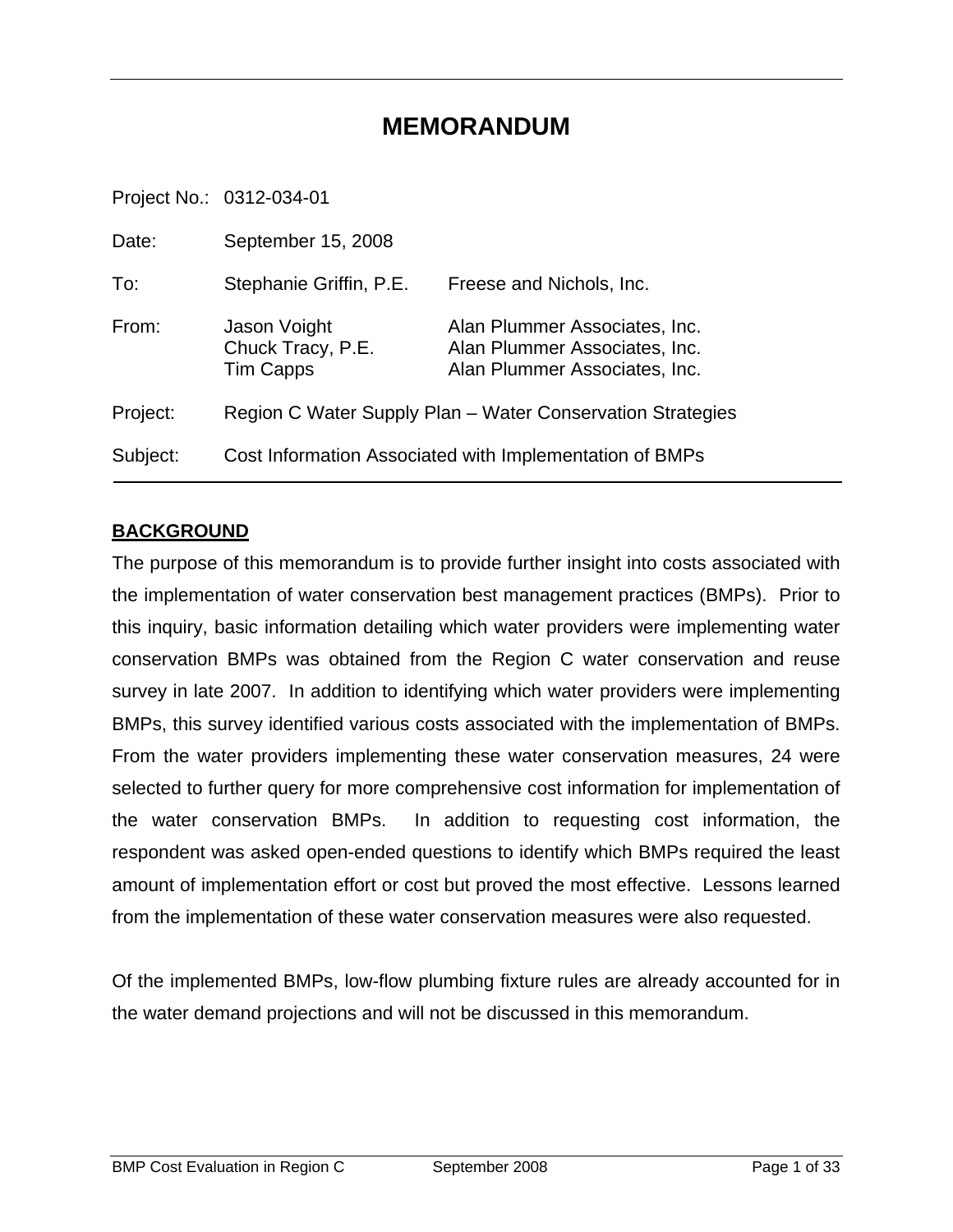#### **METHODS**

As mentioned, 24 water providers were contacted and queried about water conservation BMP implementation. The water providers were chosen based on location and size of population/customer base. Both Water User Groups (WUGs) and Wholesale Water Providers (WWPs) were contacted. All of the BMPs recommended in the *2006 Region C Water Plan* for the basic and expanded packages were represented by the chosen water providers. The recommended water conservation packages are as follows:

#### **Basic Water Conservation Package:**

- Low-flow plumbing fixtures rules
- Public and school education
- Water use reduction due to increasing water prices
- Water system audit, leak detection and repair, and pressure control
- New efficient residential clothes washer standards

#### **Expanded Water Conservation Package**

- BMPs listed in the Basic Water Conservation Package
- Water conservation pricing structure
- Water waste prohibition
- Coin-operated clothes washer rebate
- Residential customer water audit
- Industrial, commercial, and institutional (ICI) general rebate
- ICI water audit, water waste reduction, and site-specific conservation program
- Reuse of treated wastewater effluent

Attachment A includes a matrix summarizing the water providers contacted for this study, the number of customers they serve, and the BMPs they have implemented. Attachment B details the questions asked and the responses received from each provider. The following graphic details the location of each of the water providers and their service area relative to Region C.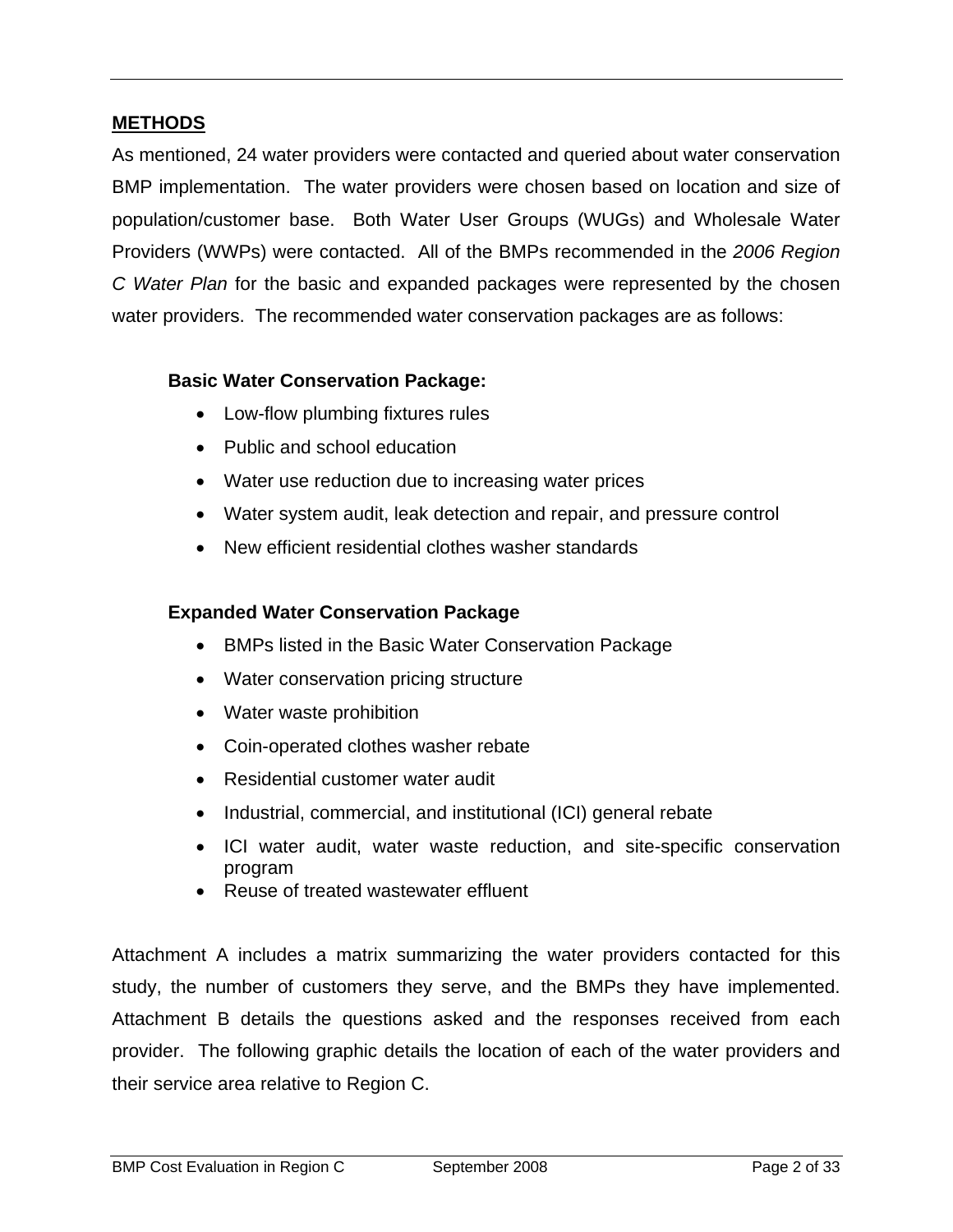

**Selected Regional Water Providers** 

# **RESULTS**

The following section lists the BMPs implemented by the group of water providers and includes, where available, actual costs of implementation and estimates of water savings.

## **BASIC WATER CONSERVATION PACKAGE**

#### **PUBLIC AND SCHOOL EDUCATION**

Public and school education programs conserve water by teaching waterconserving behavior to water customers and reinforcing such behavior through periodic reminders. The goal is to make the public aware of the importance of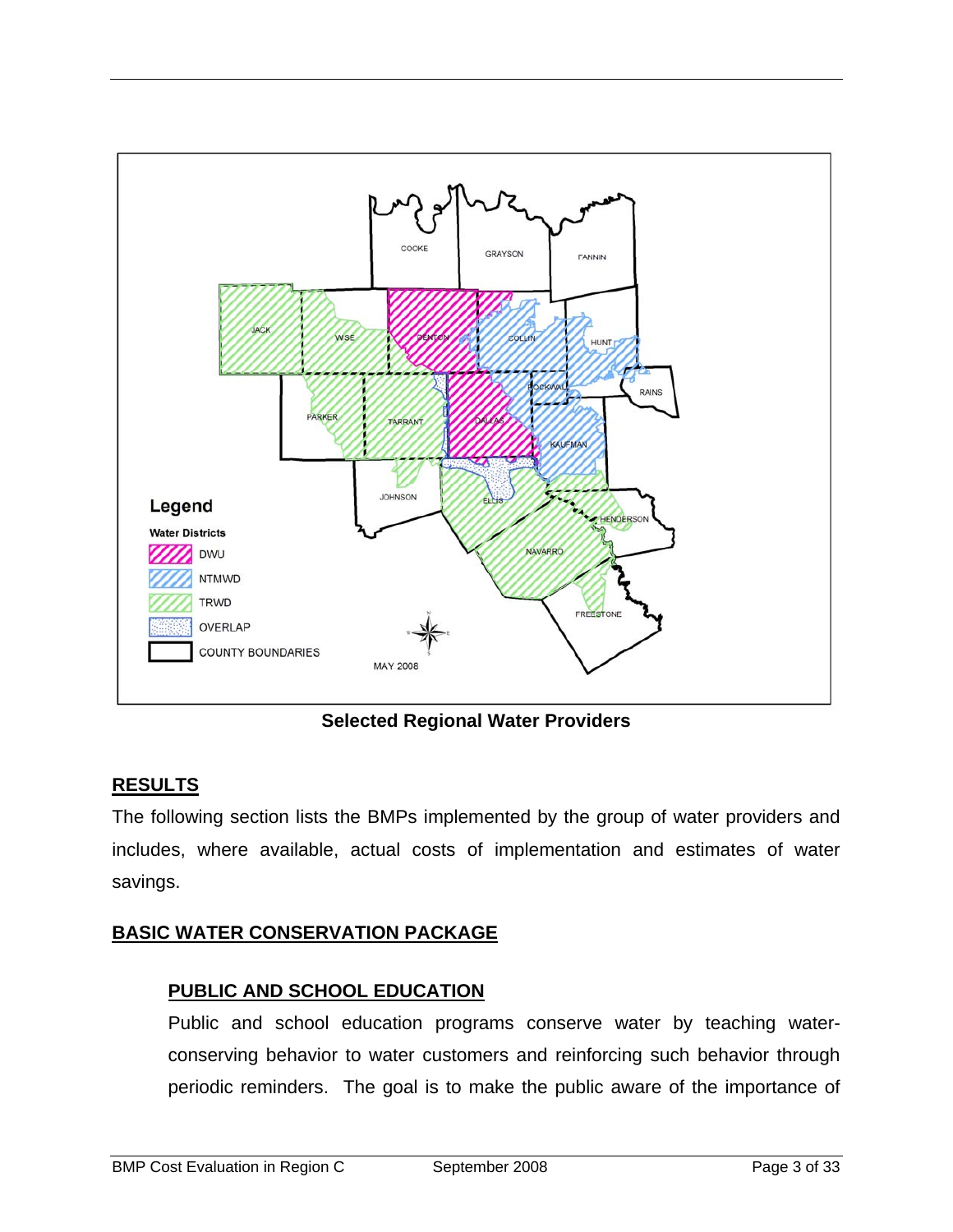water conservation in managing and sustaining existing water supplies and avoiding or delaying the building of new sources or facilities. Tools to effectively communicate water conservation to the public include the use of print, radio, and television advertising; direct distribution of conservation literature; special events; and informative web sites. School education programs provide water conservation curriculum material at appropriate grade levels.

Seventeen of the twenty-four water providers have implemented public and school education programs. Actual water savings attributable to public and school education programs are difficult to quantify. However, public education is essential in leading to a change of customer water use norms. Educational programs also add to the successful implementation and effectiveness of other BMPs. Table 1 below shows the costs and estimated savings reported by the responding entities.

| <b>ENTITY</b>                                                   | <b>ESTIMATED</b><br><b>STARTUP</b><br><b>COST</b> | <b>ESTIMATED</b><br><b>ANNUAL COST</b> | <b>ESTIMATED WATER CONSERVED DUE</b><br>TO THE BMP (in Gallons)                                                                                                                                                                                                  |
|-----------------------------------------------------------------|---------------------------------------------------|----------------------------------------|------------------------------------------------------------------------------------------------------------------------------------------------------------------------------------------------------------------------------------------------------------------|
| <b>City of Dallas</b>                                           | Not Reported                                      | \$1,200,000                            | NA.                                                                                                                                                                                                                                                              |
| <b>City of Denton</b>                                           | Not Reported                                      | Not Reported                           | ΝA                                                                                                                                                                                                                                                               |
| <b>City of Fort Worth</b>                                       | Not Reported                                      | \$200,000                              | ΝA                                                                                                                                                                                                                                                               |
| <b>City of Mansfield</b>                                        | \$2,300                                           | \$2,300                                | Still collecting data                                                                                                                                                                                                                                            |
| <b>City of North</b><br><b>Richland Hills</b>                   | \$15,499                                          | \$15,499                               | Have not received<br>report back yet.                                                                                                                                                                                                                            |
| <b>City of Terrell</b>                                          | \$500                                             | \$200                                  | NA                                                                                                                                                                                                                                                               |
| City of<br>Weatherford                                          | \$6,000                                           | Not Reported                           | NA.                                                                                                                                                                                                                                                              |
| <b>North Texas</b><br><b>Municipal Water</b><br><b>District</b> | \$2,000,000                                       | \$1,600,000                            | Recent drought (2006-07) with Water IQ and<br>mandatory water restrictions in place,<br>an estimated annualized 12 to 15% reduction<br>was achieved and during the peak summer<br>months, an estimated reduction of 200 million<br>gallons per day was achieved. |
| <b>City of Arlington</b>                                        | \$0                                               | \$35,000                               | ΝA                                                                                                                                                                                                                                                               |
| <b>City of Carrollton</b>                                       | \$2,000                                           | \$6,000                                | ΝA                                                                                                                                                                                                                                                               |
| <b>City of Lewisville</b>                                       | \$1,000                                           | \$800                                  | ΝA                                                                                                                                                                                                                                                               |

**TABLE 1: REPORTED COSTS AND ESTIMATED WATER SAVINGS OF PUBLIC AND SCHOOL EDUCATION BMP PROGRAMS**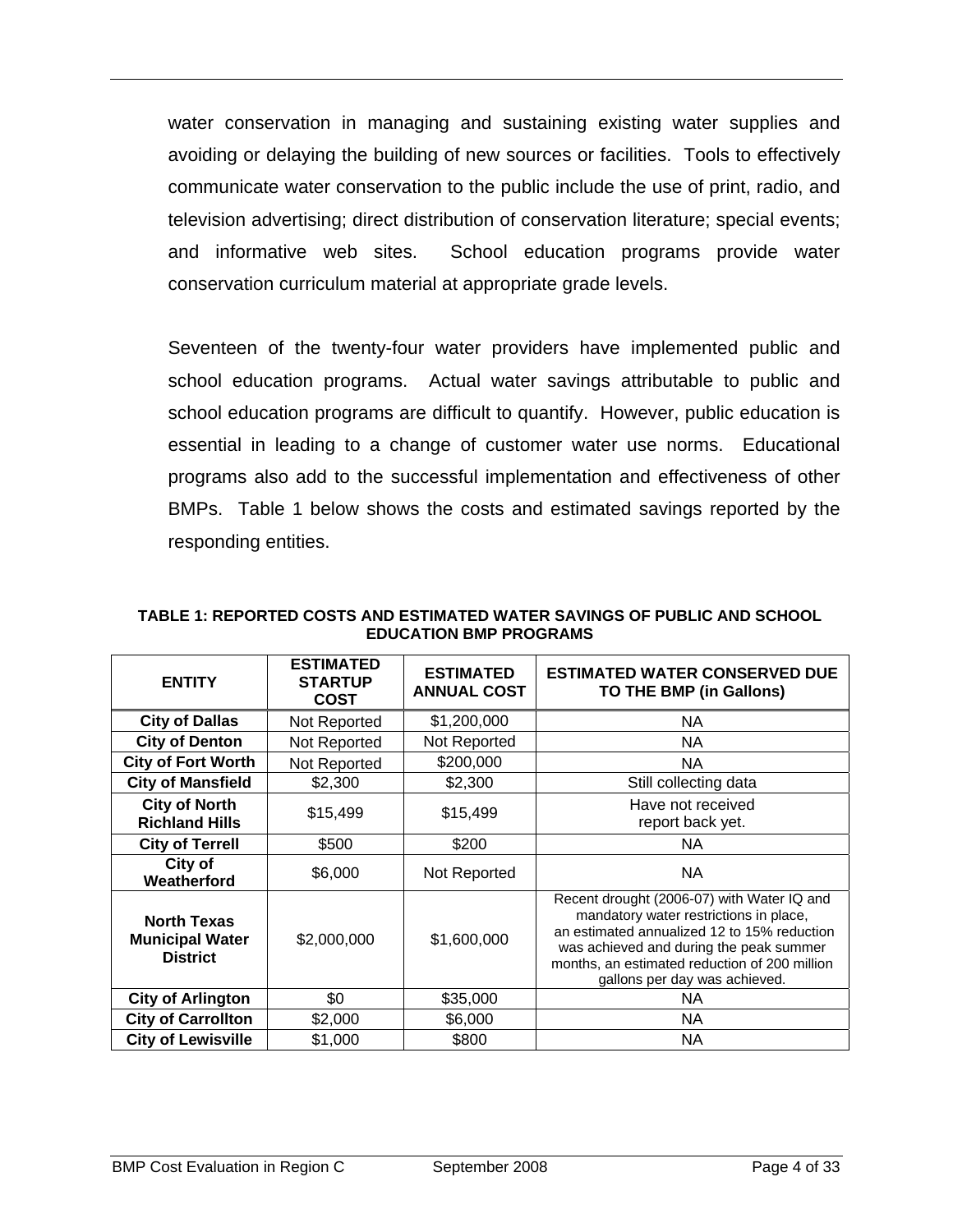It was found that larger water providers typically have budgets that range from \$35,000 to \$1.6 million dollars to fund public and school education programs. Further, the majority of the smallest water providers typically have not implemented public and school education programs. Depending on the media used, public education messages can reach outside of a water provider's customer base and reach outside of the normal service area. The majority of responding entities reported that they coordinate with other entities in disseminating a common water conservation message. Further, many of the entities were open to the idea of contributing monetarily to a region wide education initiative. Some entities suggested that the North Central Texas Council of Governments would be a valuable resource in coordinating a region wide conservation message.

Large wholesale water providers such as Dallas, North Texas Municipal Water District (NTMWD), Fort Worth, and Tarrant Regional Water District, have implemented large scale water education initiatives. These entities coordinate with customer water providers to further spread the water conservation message, and are looking for other methods to educate customers. These water providers have substantial budgets (millions of dollars) for implementing these education initiatives.

While water savings are difficult or impossible to attribute to education, any water savings can partially be attributed to public education. The broad scope of educational programs work to change long term water use behaviors and advertise available water conservation measure programs those customers can participate in and thereby lead to a more immediate water savings.

## **INCREASING WATER PRICES**

Water consumption generally decreases with increasing water rates. Therefore, increases in real water prices over time should conserve water.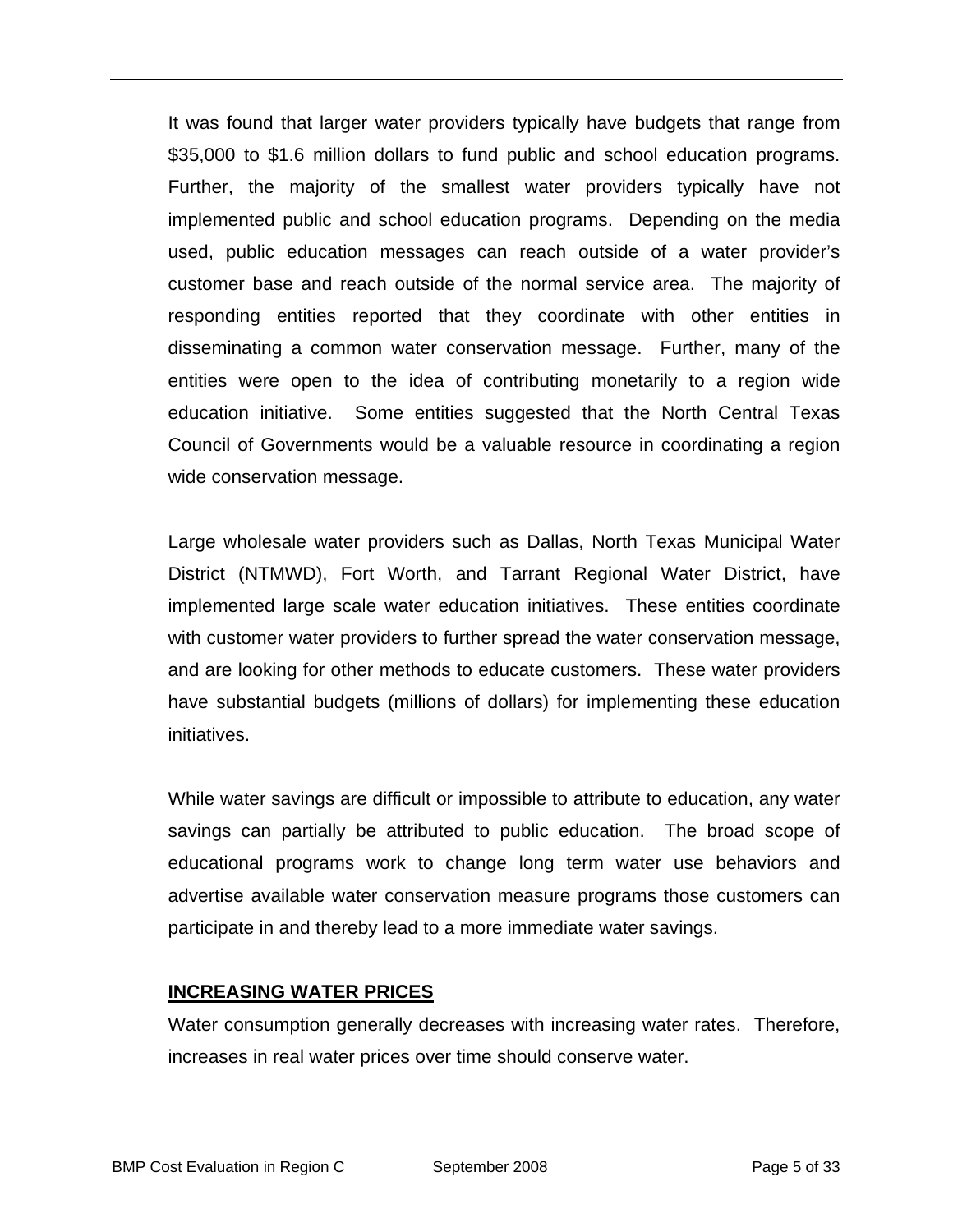Seventeen of the twenty-four entities participating in this study have increased their water prices. Table 2 below shows the costs and estimated savings reported by the responding entities. The majority of the entities viewed this BMP as one of the most effective BMPs due to its low implementation cost. Implementation cost was found to vary with the size of the entity. Larger entities incurred greater costs in implementing price increases due to mailing of bill fliers announcing the increase and conducting public meetings concerning the price increases. The majority of surveyed entities did not provide specific dollar amounts for implementation of this BMP.

**TABLE 2: REPORTED COSTS AND ESTIMATED WATER SAVINGS OF INCREASING WATER PRICES BMP PROGRAMS** 

| <b>ENTITY</b>                   | <b>ESTIMATED</b><br><b>STARTUP COST</b> | <b>ESTIMATED</b><br><b>ANNUAL COST</b> | <b>ESTIMATED WATER CONSERVED</b><br><b>DUE TO THE BMP (in Gallons)</b> |  |  |  |  |  |
|---------------------------------|-----------------------------------------|----------------------------------------|------------------------------------------------------------------------|--|--|--|--|--|
| <b>City of Fort Worth</b>       | Not Reported                            | \$15,000                               | Not Reported                                                           |  |  |  |  |  |
| <b>City of Mansfield</b>        | \$0                                     |                                        | <b>Still Collecting Data</b>                                           |  |  |  |  |  |
| <b>City of Terrell</b><br>\$500 |                                         | \$200                                  | 12,000,000                                                             |  |  |  |  |  |
| <b>City of Allen</b><br>\$0     |                                         | \$0                                    | Tough to Quantify, No Formulas                                         |  |  |  |  |  |
| <b>City of Arlington</b>        | \$0                                     |                                        | Not Reported                                                           |  |  |  |  |  |
| <b>City of Carrollton</b>       | \$0                                     | \$0                                    | Not Reported                                                           |  |  |  |  |  |
| <b>City of Lewisville</b>       | \$0                                     | \$0                                    | Not Reported                                                           |  |  |  |  |  |

Reported costs for the implementation and maintenance of this BMP ranged from no cost to \$15,000. Differences in cost could be attributable to the amount of public interaction in implementing a price increase. The City of Fort Worth reported that they hold meetings prior to implementing a price increase and include bill fliers announcing the proposed price increase prior to implementation. These administrative costs can add to the cost of the BMPs implementation.

# **WATER SYSTEM AUDIT, LEAK DETECTION AND REPAIR, AND PRESSURE CONTROL**

In 2003, the  $78<sup>th</sup>$  Texas Legislature passed House Bill (HB) 3338, which requires all retail public utilities that provide potable water to perform a water system audit to identify system water losses. Apparent water losses include water that was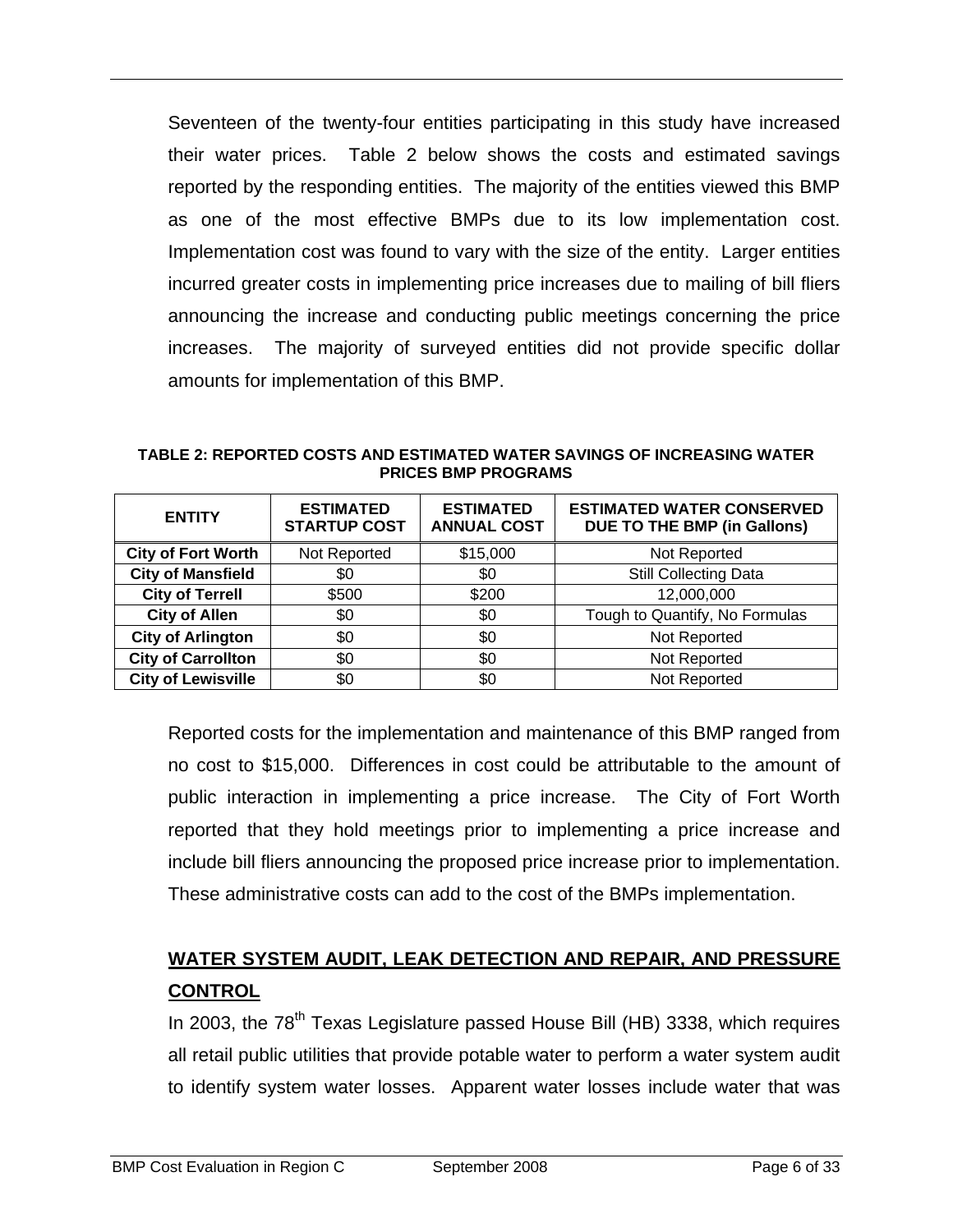actually used but not accounted for, such as customer meter errors or theft. Accounting for apparent losses increases a utility's revenue but does not reduce water usage. Real losses include overflows at the water treatment plant and leakage from the water distribution system. Identifying and preventing real losses decreases a utility's costs and decreases water usage. Real losses are the target of this water conservation strategy. Leak detection and repair and pressure control are two elements of a proactive water loss control program.

Fifteen of the twenty-four entities participating in this study have implemented pro-active leak detection and repair programs, and all of the entities have been required to perform a water system audit to identify system water losses. Table 3 below shows the costs and estimated savings reported by the responding entities. The effectiveness and cost of this BMP are difficult to determine based on a region wide view due to the difference in size of participating entities, and the fine line of leak detection and repair as a conservation measure as opposed to regular operation and maintenance procedures. Table 1 below summarizes cost and water savings reported by responding entities.

| TABLE 3: REPORTED COSTS AND ESTIMATED WATER SAVINGS OF WATER SYSTEM AUDIT, |
|----------------------------------------------------------------------------|
| LEAK DETECTION AND REPAIR, AND PRESSURE CONTROL BMP PROGRAMS               |

| <b>ESTIMATED</b><br><b>STARTUP COST</b>                                         | <b>ESTIMATED</b><br><b>STARTUP COST</b> | <b>ESTIMATED</b><br><b>ANNUAL COST</b> | <b>ESTIMATED WATER</b><br><b>CONSERVED DUE TO THE BMP</b><br>(in Gallons) |  |  |  |  |  |
|---------------------------------------------------------------------------------|-----------------------------------------|----------------------------------------|---------------------------------------------------------------------------|--|--|--|--|--|
| <b>North Texas</b><br><b>Municipal Water</b><br>Not Reported<br><b>District</b> |                                         | \$550,000                              | 500,000                                                                   |  |  |  |  |  |
| <b>City of Dallas</b>                                                           | \$400,000                               | \$3,800,000                            | 220,000,000                                                               |  |  |  |  |  |
| <b>City of Fort Worth</b><br>Not Reported                                       |                                         | \$600,000                              | <b>NA</b>                                                                 |  |  |  |  |  |
| <b>City of Mansfield</b><br>Part of CIP                                         |                                         | \$100,000                              | <b>NA</b>                                                                 |  |  |  |  |  |
| <b>City of Terrell</b><br>\$30,000                                              |                                         | Not Reported                           | 5,000,000                                                                 |  |  |  |  |  |
| <b>City of Allen</b><br>\$0                                                     |                                         | \$125,000                              | <b>NA</b>                                                                 |  |  |  |  |  |
| \$0<br><b>City of Arlington</b>                                                 |                                         | \$388,000                              | <b>NA</b>                                                                 |  |  |  |  |  |
| <b>City of Carrollton</b><br>\$9,000                                            |                                         | \$25,000                               | <b>NA</b>                                                                 |  |  |  |  |  |
| <b>City of Frisco</b>                                                           | Not Reported                            | \$250,000                              | <b>NA</b>                                                                 |  |  |  |  |  |
| <b>City of Lewisville</b>                                                       | \$150,000                               | \$150,000                              | <b>NA</b>                                                                 |  |  |  |  |  |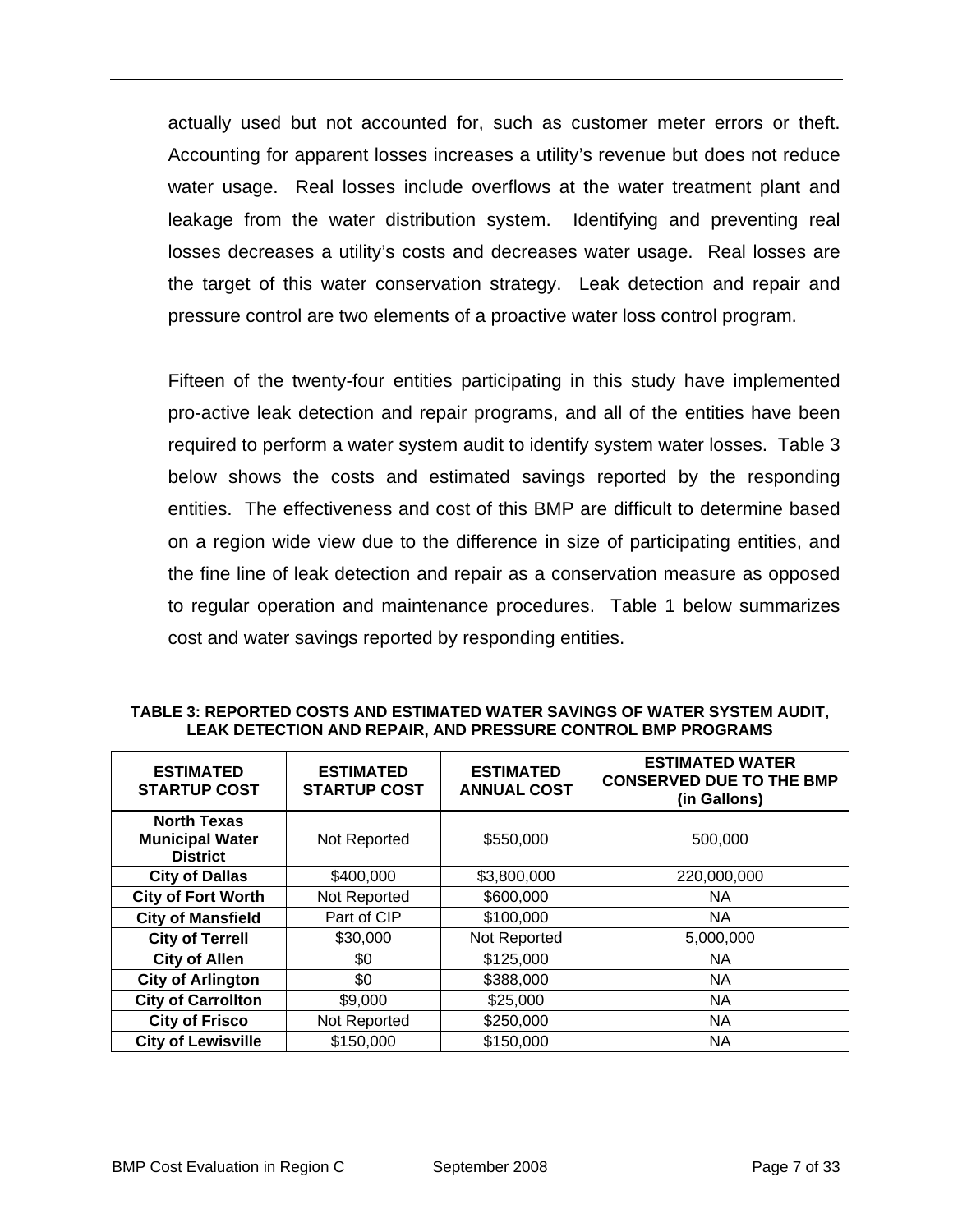Reported costs of implementing this BMP ranged from \$9,000 to \$400,000 for startup costs and \$25,000 to \$3,800,000 for annual costs. Reported water savings were given by three entities: NTMWD and the Cities of Dallas and Terrell. NTMWD reported discovering six two-gallon per minute leaks that resulted in a loss (savings) of 500,000 gallons. The City of Dallas reported a savings of 220 million gallons since implementing their program in 2004 at a water saving cost of approximately \$54 per thousand gallons saved. The City of Terrell reported a water savings of 5 million gallons since implementing their program in October 2006 at a water saving cost of approximately \$6 per thousand gallons saved.

Larger entities are more likely to have implemented pro-active leak detection and repair programs that have necessitated the acquisition of additional equipment and personnel. Two entities reported that additional personnel were acquired for leak detection and repair (Fort Worth and Carrollton). However, the City of Carrollton's additional personnel were not acquired specifically for pro-active leak detection and repair. Several of the smaller entities reported that they do not have the budget to add equipment and personnel for a pro-active program.

One lesson learned by the City of Aubrey in the implementation of their leak detection and repair program is the importance of customer detected leaks. Aubrey is a small city with limited resources for leak detection and repair. The representative of the City of Aubrey reported that most leaks detected in the city are detected by customers. This shows the importance of educating customers in ways to identify leaks.

Since fully pro-active leak detection and repair programs are not fully in place throughout the region and since water system audit results have only been reported one time, it is difficult to quantify the effectiveness of the BMP to date. However, a majority of the respondents to the study expressed that every leak is a priority and is repaired. This shows the inherent value of leak detection and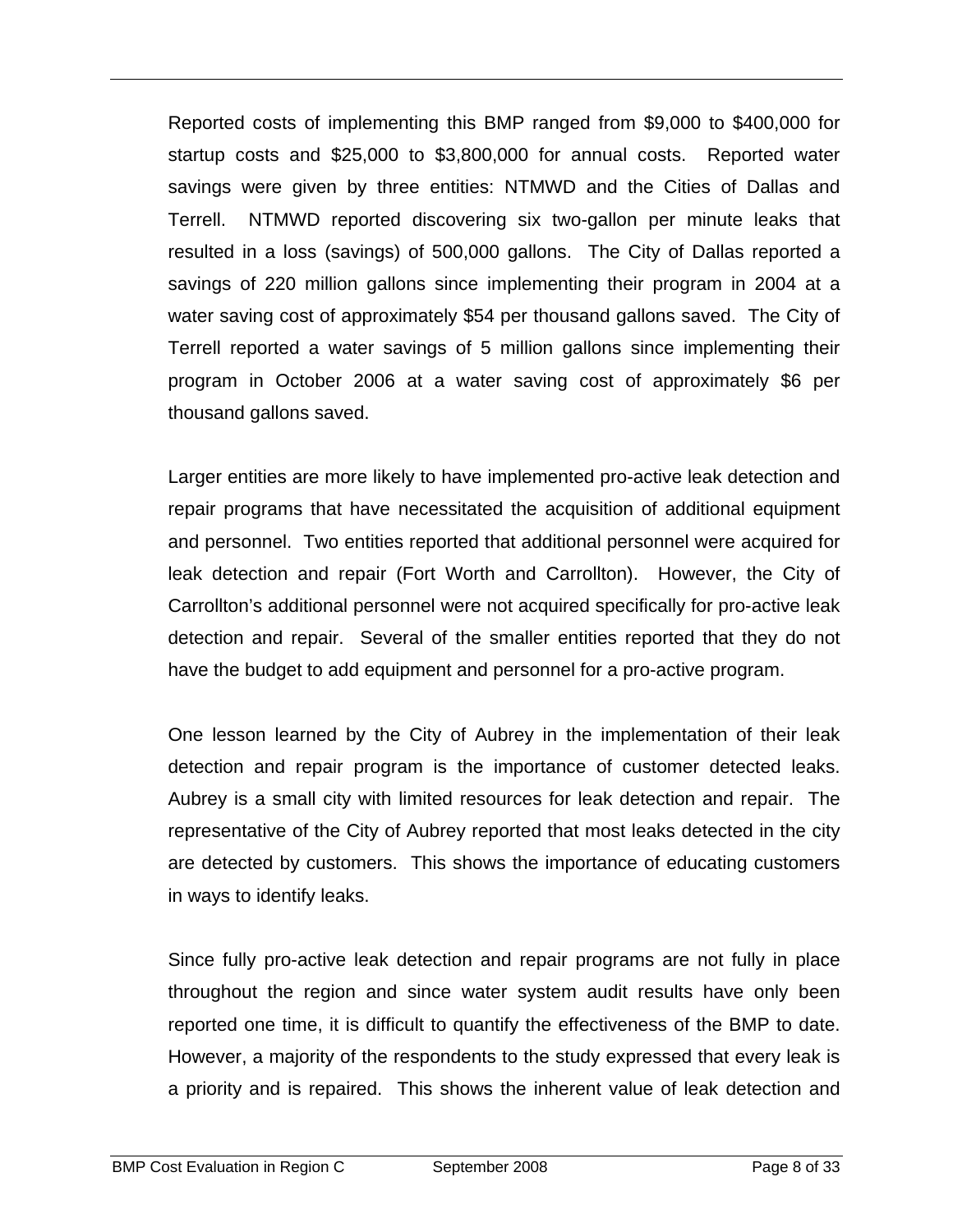repair programs whether they are a part of a pro-active program or standard operation and maintenance.

#### **FEDERAL RESIDENTIAL CLOTHES WASHER STANDARDS**

Title 10 Part 430 of the Code of Federal Regulations (CFR) requires residential clothes washers manufactured on or after January 1, 2004 to be 22 percent more energy-efficient than pre-2004 models and clothes washers manufactured on or after January 1, 2007, to be 35 percent more energy-efficient than pre-2004 models. The decrease in the consumption of water with these units is corollary to the energy efficiency standards on residential clothes washers. In other words, energy efficient clothes washers tend to use less water.

Since this is a federally mandated standard for manufacturers to follow, all entities surveyed should realize the benefits of this BMP over time, provided the federal residential clothes washer standards remain in effect for the foreseeable future. There should be no cost for implementation of this BMP to the entities surveyed. None of the entities who responded to the surveys reported any cost or savings related to this BMP.

## **EXPANDED WATER CONSERVATION PACKAGE**

# **WATER CONSERVATION PRICING STRUCTURE**

As water rates increase, water consumption generally declines and vice versa. Therefore, changes in water pricing structure which charge higher unit rates at higher levels of water use should conserve water. Potential conservation rate structures include increasing block rates, base and excess usage rates, and seasonal rates. This BMP is akin to the increasing overall water rates BMP but the provider is not increasing overall revenues, just charging more for usage above specified thresholds. There are fundamental uses of water that users will continue to consume regardless of pricing structure. These fundamental uses of water are accounted for in the lower block or base rate structures. Uses beyond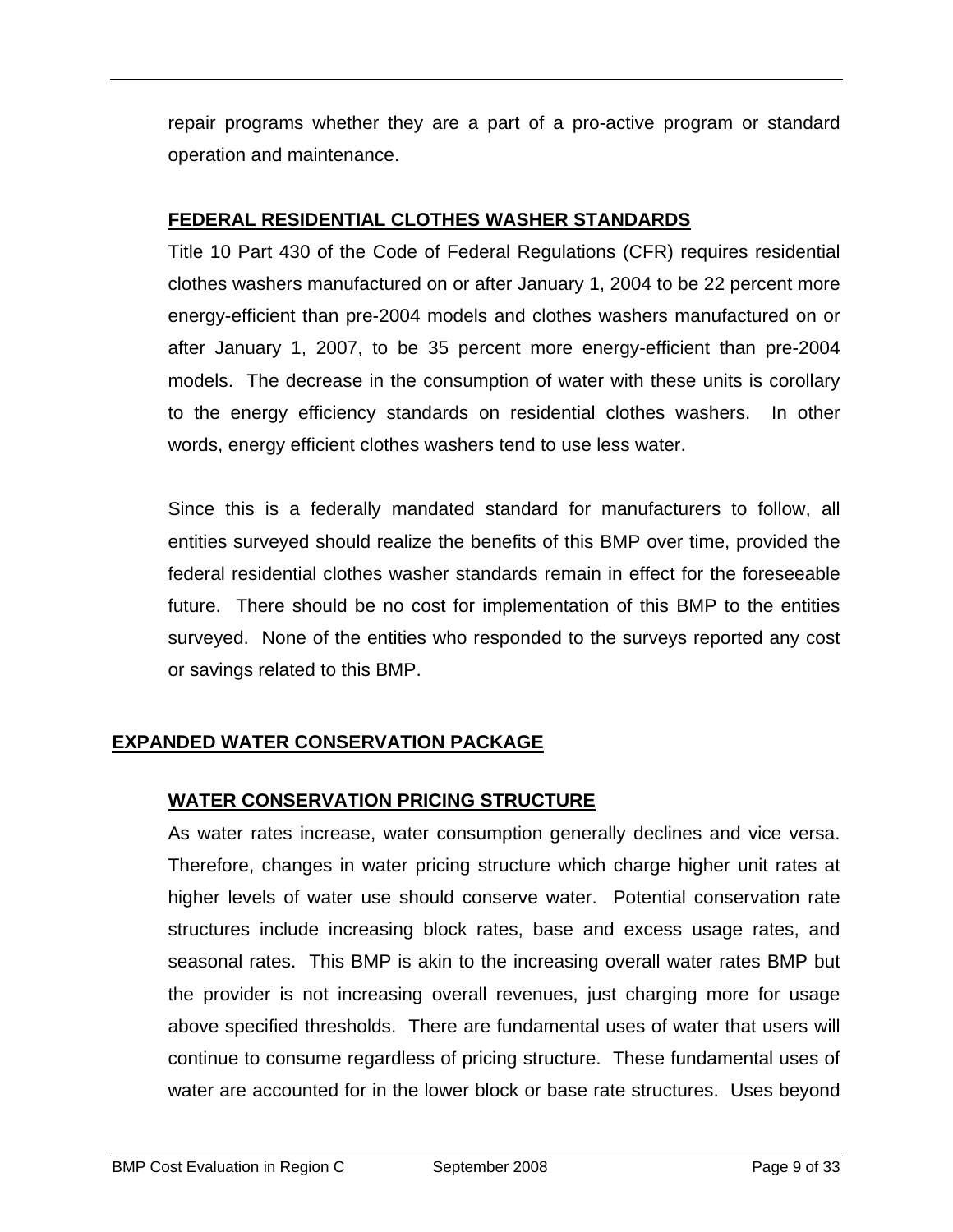the fundamental water usage are what the water conservation pricing structure BMP targets, such as excessive outdoor water use.

Of the twenty-four entities surveyed, eleven have implemented some form of water conservation pricing structure. Table 4 below shows the costs and estimated savings reported by the responding entities. The entities surveyed viewed this as one of the most successful BMPs in terms of ease and cost of implementation. However, no specific cost figure was provided by these entities for implementing this BMP.

**TABLE 4: REPORTED COSTS AND ESTIMATED WATER SAVINGS OF WATER CONSERVATION PRICING STRUCTURE BMP PROGRAMS** 

| <b>ESTIMATED</b><br><b>STARTUP</b><br><b>COST</b> | <b>ESTIMATED</b><br><b>STARTUP COST</b> | <b>ESTIMATED WATER CONSERVED DUE</b><br><b>ESTIMATED</b><br><b>ANNUAL COST</b><br>TO THE BMP (in Gallons) |                                |  |  |  |  |  |  |
|---------------------------------------------------|-----------------------------------------|-----------------------------------------------------------------------------------------------------------|--------------------------------|--|--|--|--|--|--|
| <b>City of Fort</b><br>Worth                      | \$10,000                                | \$15,000                                                                                                  | Not Reported                   |  |  |  |  |  |  |
| City of<br><b>Mansfield</b>                       | \$0                                     | \$0                                                                                                       | <b>Still Collecting Data</b>   |  |  |  |  |  |  |
| <b>City of Terrell</b>                            | \$0                                     | \$0                                                                                                       | 12,000,000                     |  |  |  |  |  |  |
| <b>City of Allen</b>                              | \$0                                     | \$0                                                                                                       | Tough to Quantify, No Formulas |  |  |  |  |  |  |
| <b>City of</b><br><b>Arlington</b>                | \$0                                     | \$0                                                                                                       | Not Reported                   |  |  |  |  |  |  |

## **WATER WASTE PROHIBITION**

To eliminate water waste, a utility may enact and enforce ordinances to prohibit wasteful activities including, but not limited to; irrigation water waste, oncethrough use of water in commercial equipment, non-recirculation systems in all new conveyer and in-bay automatic car washes and commercial laundry systems, non-recycling decorative water fountains, and installation of water softeners that do not meet certain regeneration efficiency and waste discharge standards.

Ten of twenty-four entities surveyed indicated that they have implemented some form of water waste prohibition ordinance. Enforcement of that ordinance is the only quantifiable element in terms of cost for this BMP. Table 5 below shows the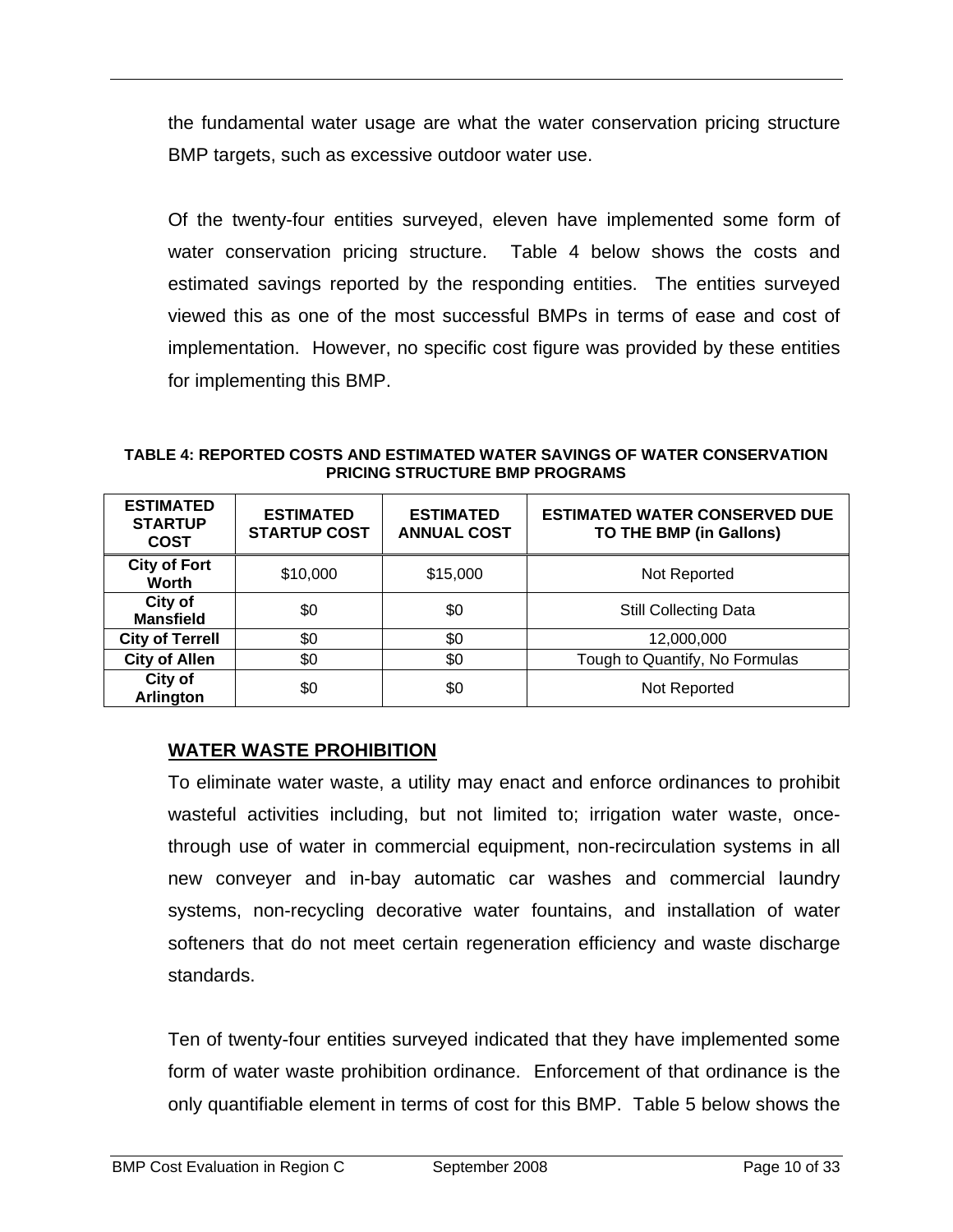costs and estimated savings reported by the responding entities. Of the surveyed entities, the City of Dallas, the City of Fort Worth, and the City of Allen have funded programs to enforce water waste ordinances. The City of Dallas and the City of Fort Worth within their respective departments, employ multiple personnel to police water waste. For example, the City of Fort Worth reported that they have added two enforcement personnel to enforce water waste ordinances. The City of Allen water department funds ½ of one of the four city code enforcement officers (\$45,500 annually – salary and benefits). All four code enforcement officers are required to police water waste within the city.

**TABLE 5: REPORTED COSTS AND ESTIMATED WATER SAVINGS OF WATER WASTE PROHIBITION BMP PROGRAMS** 

| <b>ESTIMATED</b><br><b>STARTUP</b><br><b>COST</b> | <b>ESTIMATED</b><br><b>STARTUP COST</b> | <b>ESTIMATED</b><br><b>ANNUAL COST</b> | <b>ESTIMATED WATER CONSERVED DUE</b><br>TO THE BMP (in Gallons) |
|---------------------------------------------------|-----------------------------------------|----------------------------------------|-----------------------------------------------------------------|
| City of<br><b>Mansfield</b>                       | \$0                                     | \$0                                    | Still collecting data                                           |
| <b>City of Allen</b>                              | \$0                                     | \$0                                    | Tough to Quantify, No Formulas                                  |
| <b>City of Frisco</b>                             | Not Report                              | Not Reported                           | 24,570,000                                                      |
| City of<br>Lewisville                             | \$0                                     | \$0                                    | Not Reported                                                    |

#### **RESIDENTIAL CUSTOMER WATER AUDIT**

Under this strategy, an auditor reviews a customer's bill to determine whether it is within normal seasonal parameters, reviews water use habits with the customer, and performs an on-site walk-through. If necessary, the auditor will teach the customer how to read the water meter, to evaluate the landscaping and irrigation system, to check for leaks, to review conservative water use habits, and, if the customer wishes, to install water saving devices. The auditor then provides a report and water saving suggestions.

The residential customer water audit is a valuable tool in promoting water conservation measure programs. Currently seven of the entities participating in this survey have implemented residential customer water audit programs. These include City of Dallas, City of Fort Worth, City of Arlington, City of Denton, City of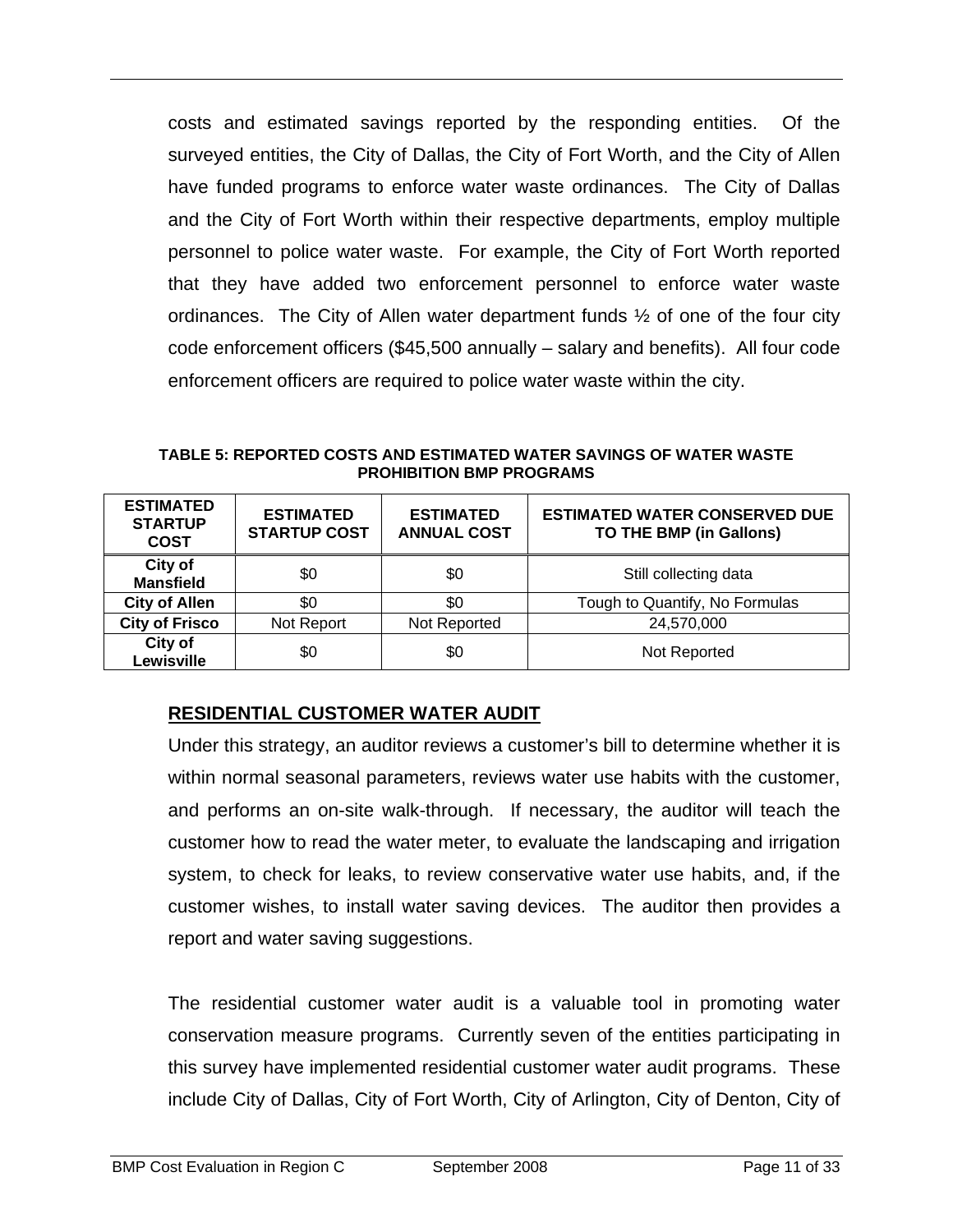Carrollton, City of Frisco and City of Wylie. Table 6 below shows the costs and estimated savings reported by the responding entities.

| <b>ESTIMATED</b><br><b>ESTIMATED</b><br><b>STARTUP COST</b><br><b>STARTUP COST</b> |              | <b>ESTIMATED</b><br><b>ANNUAL COST</b> | <b>ESTIMATED WATER</b><br><b>CONSERVED DUE TO THE BMP</b><br>(in Gallons) |
|------------------------------------------------------------------------------------|--------------|----------------------------------------|---------------------------------------------------------------------------|
| <b>City of Dallas</b>                                                              | \$55,000     | \$50,000                               | ΝA                                                                        |
| <b>City of Fort Worth</b>                                                          | Not Reported | \$50,000                               | ΝA                                                                        |
| <b>City of Carrollton</b>                                                          | \$55,000     | \$55,000                               | ΝA                                                                        |

#### **TABLE 6: REPORTED COSTS AND ESTIMATED WATER SAVINGS OF RESIDENTIAL CUSTOMER WATER AUDIT BMP PROGRAMS**

Audits are effective means to distribute low-flow plumbing fixtures and other water saving features. An advantage to providing fixtures during water audits is that they are installed during the visit by the auditor. In contrast to a give away program, an audit ensures the proper installation of fixtures and other water saving devices. Audits are also useful in stopping water loss. Often audits involve leak detection and minor repairs at the customer's home.

The reach of water audits on a community level is fairly restricted. The City of Carrollton reported that of the 6,000 offers for water audits given in a year; only 400 customers accepted the offer. The City of Carrollton and several other entities extend offers for water audits to customers whose water use exceeds a set amount. These entities also offer water audits to customers who volunteer for the audits.

Saved water amounts were not reported by the participating entities. However, with accounting procedures documenting the number of audits done in a year and the number of fixtures installed, water savings could be estimated.

## **INDUSTRIAL, COMMERCIAL, AND INSTITUTIONAL GENERAL REBATE**

Under this strategy, water user groups would encourage ICI customers to convert to water-saving equipment and practices by rebating a portion of the acquisition and installation cost of water-saving equipment.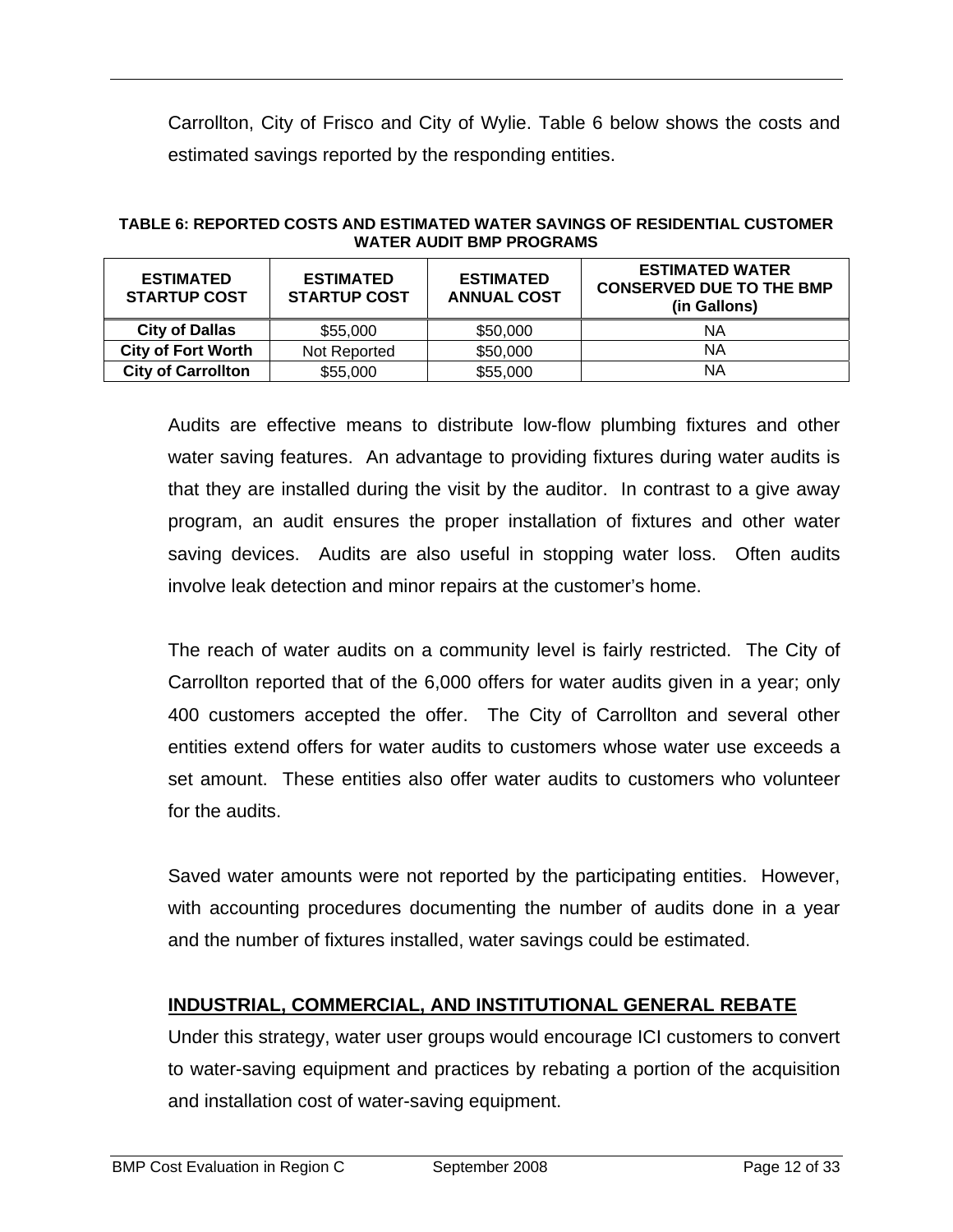Costs and water savings associated with this BMP are highly variable due to the complexities and intricacies of ICI practices and processes. These practices and processes range from commercial dish washing units to water cooling towers to highly advanced processing units. The resulting costs associated with this BMP are highly individualized and would presumably vary from year to year. Of the entities surveyed, two of the twenty-four providers reported the implementation of this BMP. However, none of the reporting entities provided costs associated with the implementation of this BMP.

# **INDUSTRIAL COMMERCIAL, AND INSTITUTIONAL WATER AUDIT, WATER WASTE REDUCTION AND SITE-SPECIFIC CONSERVATION PROGRAM**

The industrial, commercial, and institutional (ICI) water audit, water waste reduction program, and site-specific water conservation program is a regional strategy that is intended to serve as a way to identify, evaluate, and implement water conservation for individual ICI customers.

The City of Dallas is the only one of the twenty-four entities surveyed that has implemented an ICI water audit. The City of Dallas reported an initial startup cost of \$25,000 and a yearly program cost of \$50,000. Estimates of water saved were not reported by the City of Dallas.

## **ADDITIONAL BMPS IMPLEMENTED BY SELECT WATER PROVIDERS**

# **SINGLE-FAMILY REBATE PROGRAM FOR WATER EFFICIENT CLOTHES WASHERS**

A single-family water-efficient clothes washer rebate program would offer rebates or incentives for replacement of clothes washers in single-family homes that have not been retrofitted with water-efficient clothes washers. Federal residential clothes washer energy standards that took effect in 2007 are projected to result in significant water savings. All inefficient clothes washers will eventually be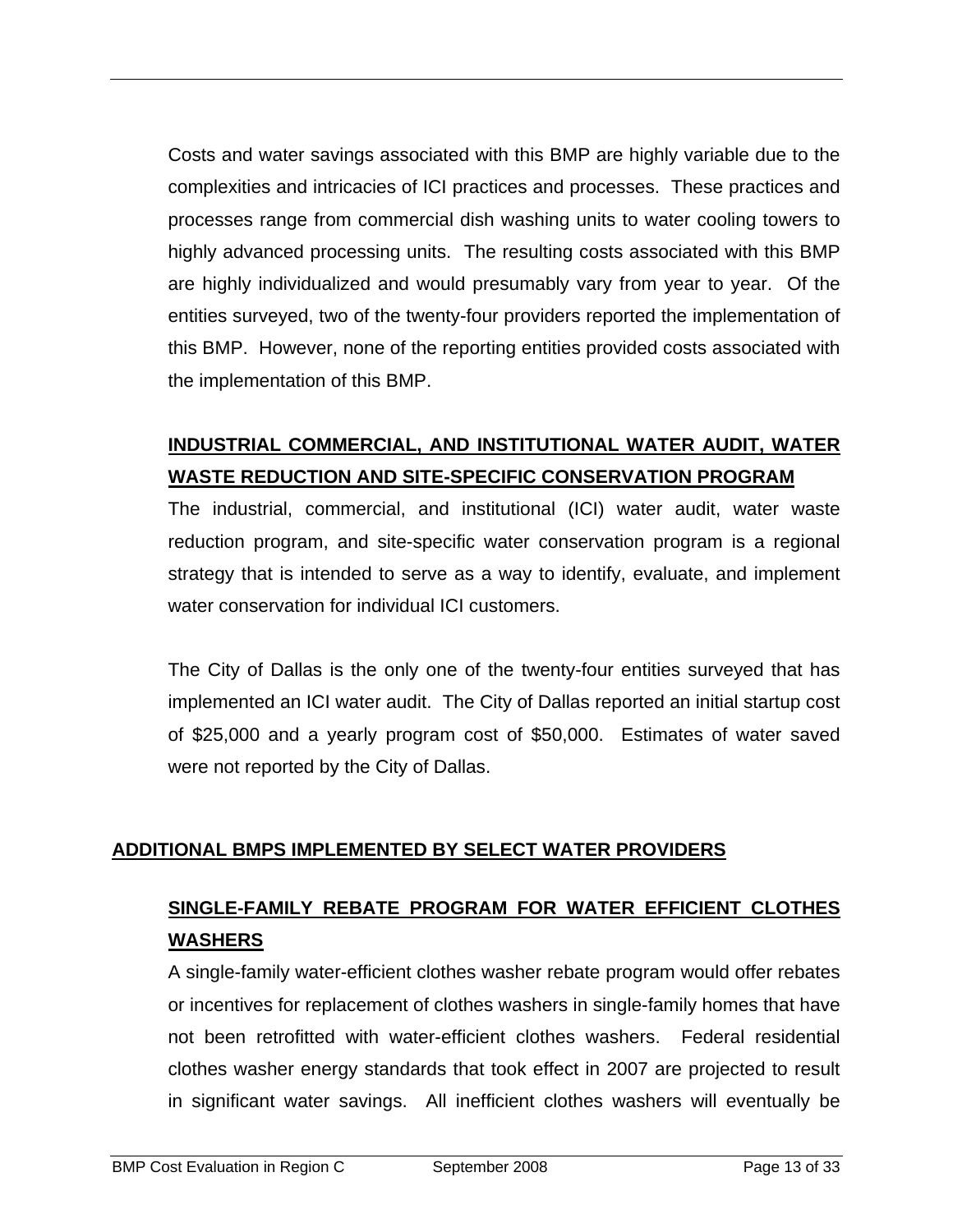replaced without a rebate program. However, a single-family water-efficient clothes washer rebate program would accelerate the natural replacement of inefficient clothes washers.

The City of Allen is the only entity participating in this study that has implemented this BMP. The City of Allen implemented this BMP in 2006 and provided 483 rebates through 2006 and 2007 at a cost of \$60,000. Data obtained from the City of Allen web site<sup>1</sup> can be used to estimate the water savings and unit cost of this measure. Assuming that inefficient washers use 40 gallons per load of laundry and 400 loads are done in a year, then 483 inefficient washers would use approximately 7.73 million gallons per year. If the 483 washers were post-2007 highly efficient machines at 18 to 25 gallons per normal load, then the approximate water used would be 3.48 to 4.83 million gallons per year, and a water savings of 2.90 to 4.25 million gallons per year would be achieved. In this instance, the City of Allen has spent \$60,000 on rebates for 483 washing machines and now realizes a water savings of approximately 2.90 to 4.25 million gallons per year over the life of the washer (approximately 13 years). As the washers continue to conserve water over their useful life, the projected cost of the BMP would be approximately \$1.09 to \$1.59 per thousand gallons saved, assuming that these washers would not have been replaced with efficient washers due to the federal residential clothes washer energy standards that took effect in 2007.

This BMP is used to accelerate the effect of the national washer efficiency standards. Since after 2007 only efficient washers are available for sale, the older, inefficient washers will eventually be replaced with the efficient washers. The water savings of efficient washers can be obtained without any expense from the water provider as the washers are naturally replaced. However, in the case discussed above, the rebate program was introduced prior to the time the

 $\overline{a}$ 

<sup>&</sup>lt;sup>1</sup> Available URL: http://www.cityofallen.org/commservices/Rebate/RebateItemFAQ.htm#FAQwash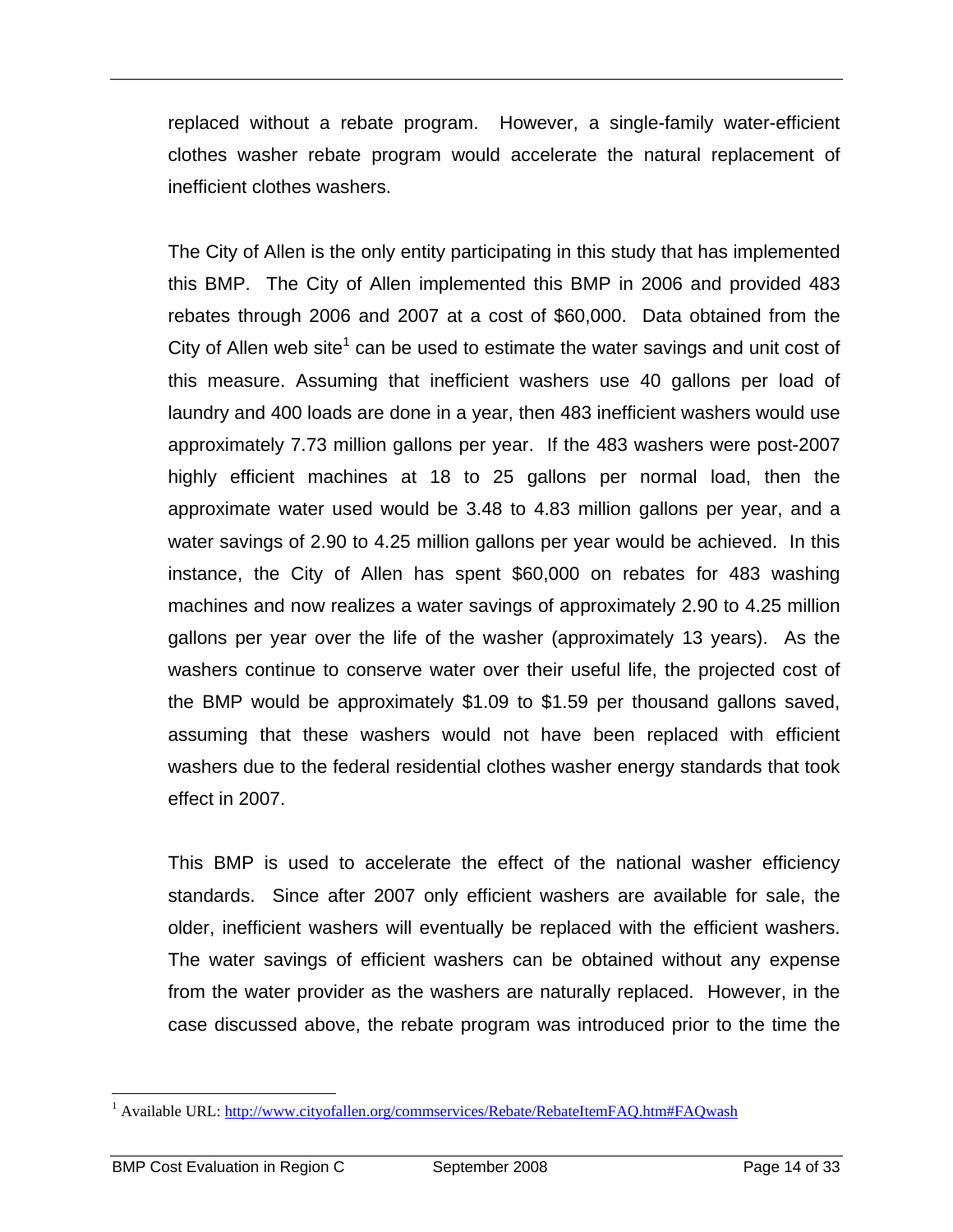2007 standards took effect, thereby encouraging customers to purchase water efficient appliances.

At the point when all available washers are efficient, freeriders could become an implementation issue. Freeriders are defined as program participants that, in the absence of a rebate program, would have purchased efficient clothes washers at their own expense but instead took advantage of the rebate program. The rebate program incurs a cost for distributing rebates to freeriders but does not save water, because the savings would have been realized anyway at private expense.

#### **TIME OF DAY WATER RESTRICTIONS and TWICE PER WEEK IRRIGATION**

Time of day water restrictions and twice per week irrigation are BMPs geared toward reducing outdoor water usage.

Of the twenty-four entities surveyed, City of Dallas, City of McKinney, City of Fort Worth, and the City of Arlington reported to have instituted a year round time of day watering restriction. The City of McKinney reported to have implemented a recurring twice per week irrigation ordinance. Costs for implementing these BMPs may include public education and enforcement. Enforcement costs reported by various entities are discussed under the water waste prohibition section of this memorandum.

## **RAIN AND FREEZE SENSORS**

Rain and freeze sensors turn off irrigation systems during times of sufficient rainfall or when the ambient, outdoor air temperature is below freezing. Five of the entities participating in this study (City of Dallas, City of Fort Worth, City of Arlington, City of Allen, and City of Carrollton) have implemented rain and freeze sensor ordinances, giveaways, or rebate programs. The City of Allen and the City of Carrollton provided information concerning program costs, and the City of Carrollton provided information related to the number of sensors given to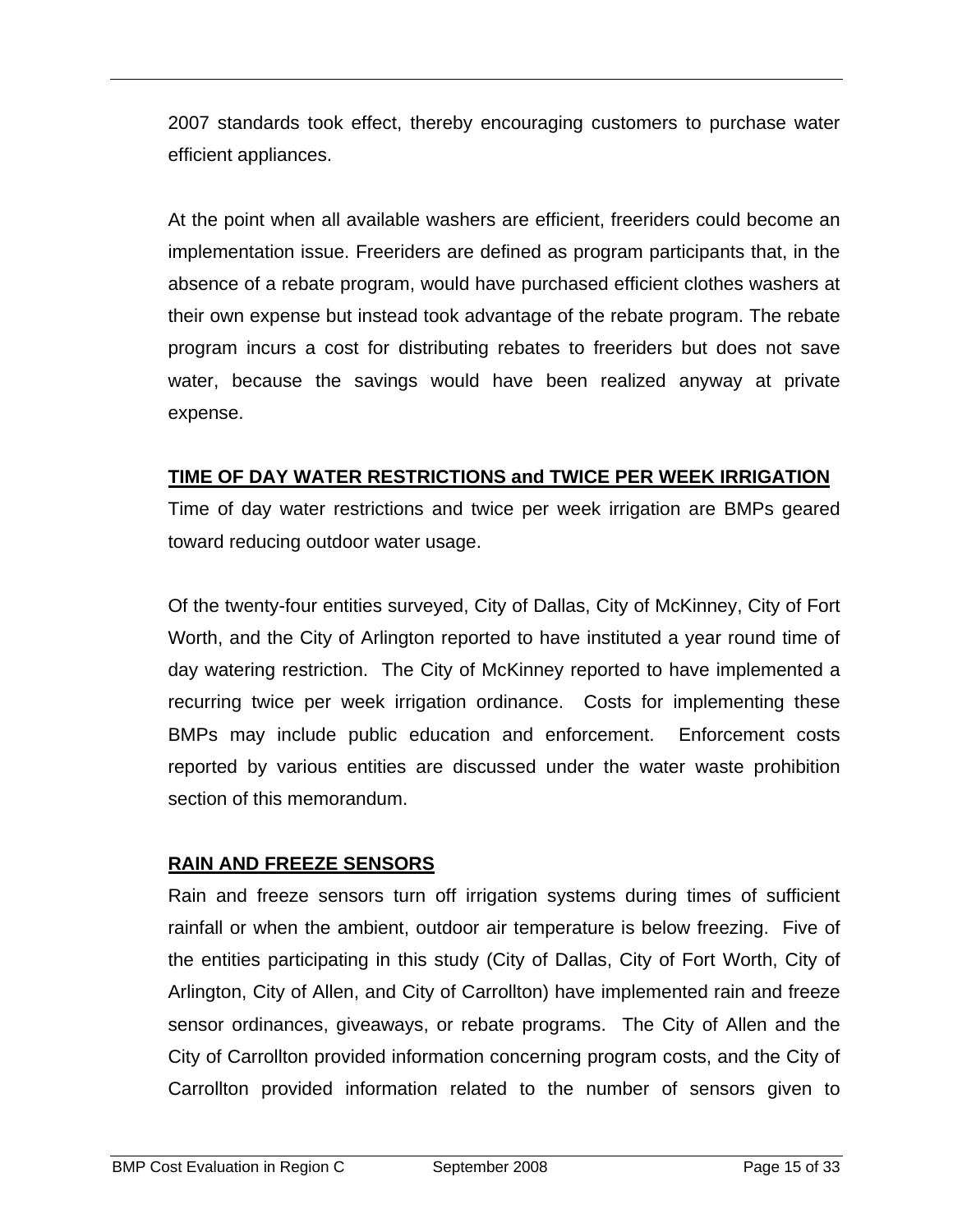customers. Table 7 below shows the costs and estimated savings reported by the responding entities.

| TABLE 7: REPORTED COSTS AND ESTIMATED WATER SAVINGS FOR RAIN AND FREEZE |
|-------------------------------------------------------------------------|
| <b>SENSOR BMP PROGRAMS</b>                                              |

| <b>ESTIMATED</b><br><b>STARTUP COST</b> | <b>ESTIMATED</b><br><b>STARTUP COST</b> | <b>ESTIMATED</b><br><b>ANNUAL COST</b> | <b>ESTIMATED WATER</b><br><b>CONSERVED DUE TO THE BMP</b><br>(in Gallons) |
|-----------------------------------------|-----------------------------------------|----------------------------------------|---------------------------------------------------------------------------|
| <b>City of Allen</b>                    | \$0                                     | \$2,000                                | ΝA                                                                        |
| <b>City of Carrollton</b>               | \$20,000                                | \$0                                    | ΝA                                                                        |

An important lesson learned from the City of Carrollton is the importance of public outreach and education in making this BMP successful. The entity implemented a sensor giveaway program by purchasing 2,000 sensors in 2006. In addition to advertising the sensor giveaway on the internet and other resources, the entity brought sensors to water conservation workshops and other educational programs to distribute to the public. However, the most important distribution technique was in association with the residential irrigation audits the entity performs for their customers. Sensors distributed during the audit were installed by the auditor which ensured the immediate use of the sensor as opposed to possible delayed or non-use when otherwise distributed.

#### **EVAPOTRANSPIRATION IRRIGATION CONTROLLERS**

Evapotranspiration (ET) irrigation controllers are centralized controllers that tailor irrigation scheduling to local conditions by using a weather station to track the local microclimate and automatically calculate an irrigation scheduling program. ET systems measure key climatic conditions and use the data to calculate a local ET factor. By taking into account the rate at which water is consumed by weather conditions, an ET system will initiate an irrigation schedule based on plant water needs and soil conditions. An added benefit of these controllers is that they can detect breaks in the systems.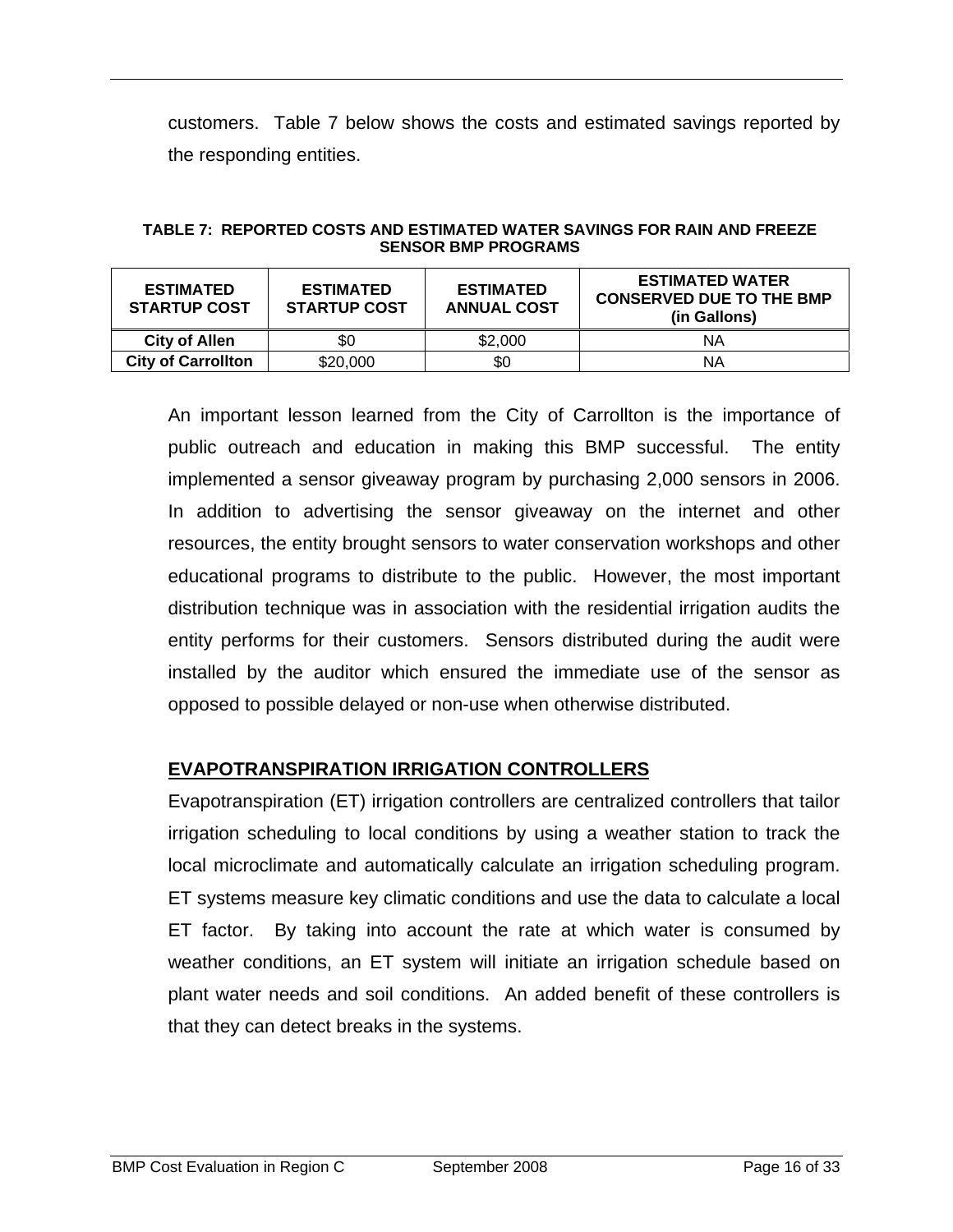Of the entities surveyed, the Cities of McKinney and Frisco have implemented ET irrigation controller programs. These programs utilize rebate programs for the purchase of approved ET irrigation control systems in order to offset the costs of the systems. After the installation and entity verification that the ET controller is working properly, the owners are exempt from certain lawn irrigation restrictions. Neither of the cities who have implemented this BMP reported any cost nor water savings associated with the BMP.

# **CONCLUSIONS AND SUGGESTIONS**

The majority of water providers have implemented their BMPs fairly recently, which makes the overall effectiveness of the BMPs difficult to quantify in terms of water savings and cost of BMP implementation. Procedures and protocols to quantify BMP effectiveness in terms of savings on a per capita basis and costs per BMP should be developed and utilized. As utilities gain more experience with these water conservation programs, their quantification methods will become more evident.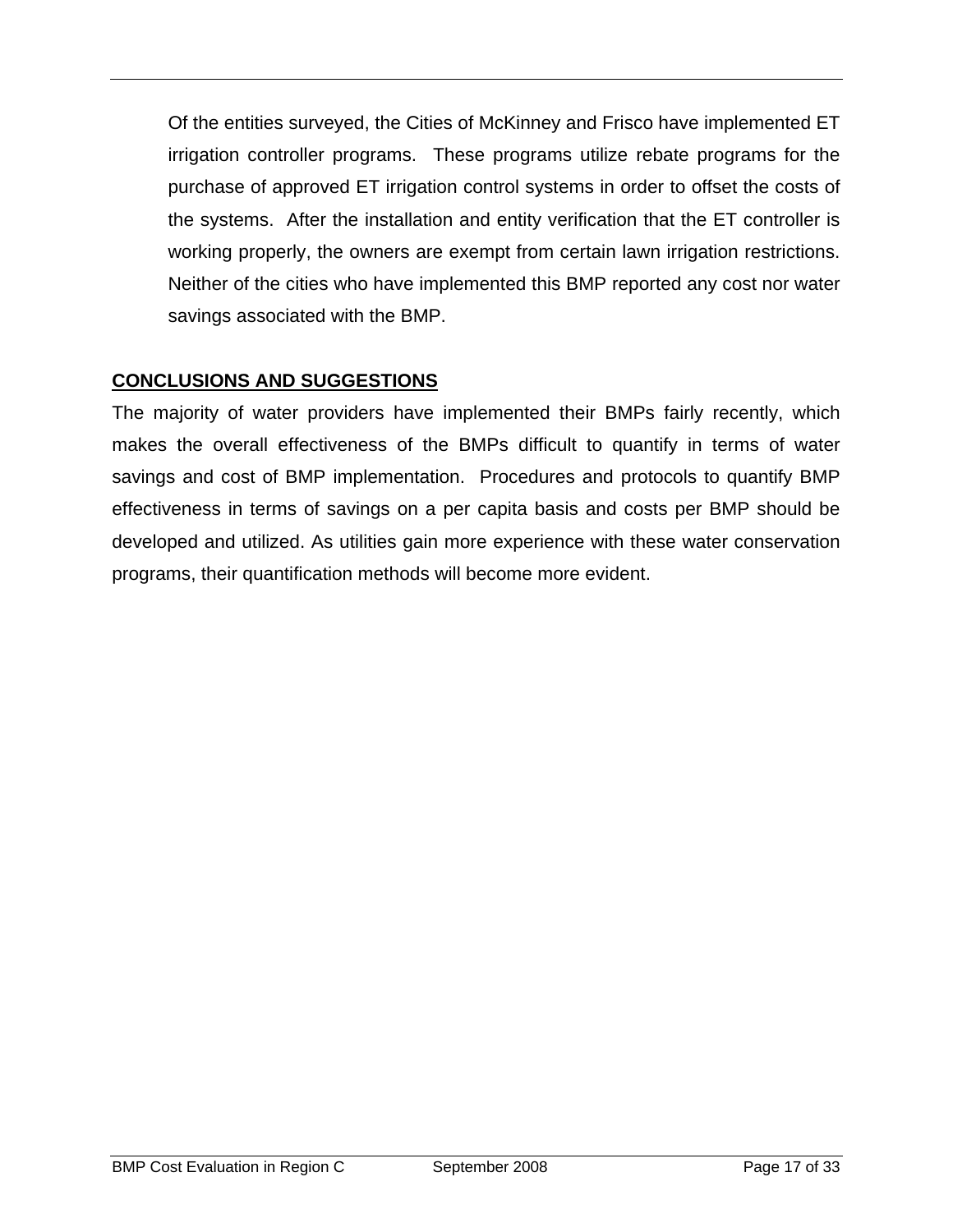# **ATTACHMENT A MATRIX OF WATER PROVIDERS, 2007 POPULATION PROJECTIONS, AND TYPES OF BMPS IMPLEMENTED**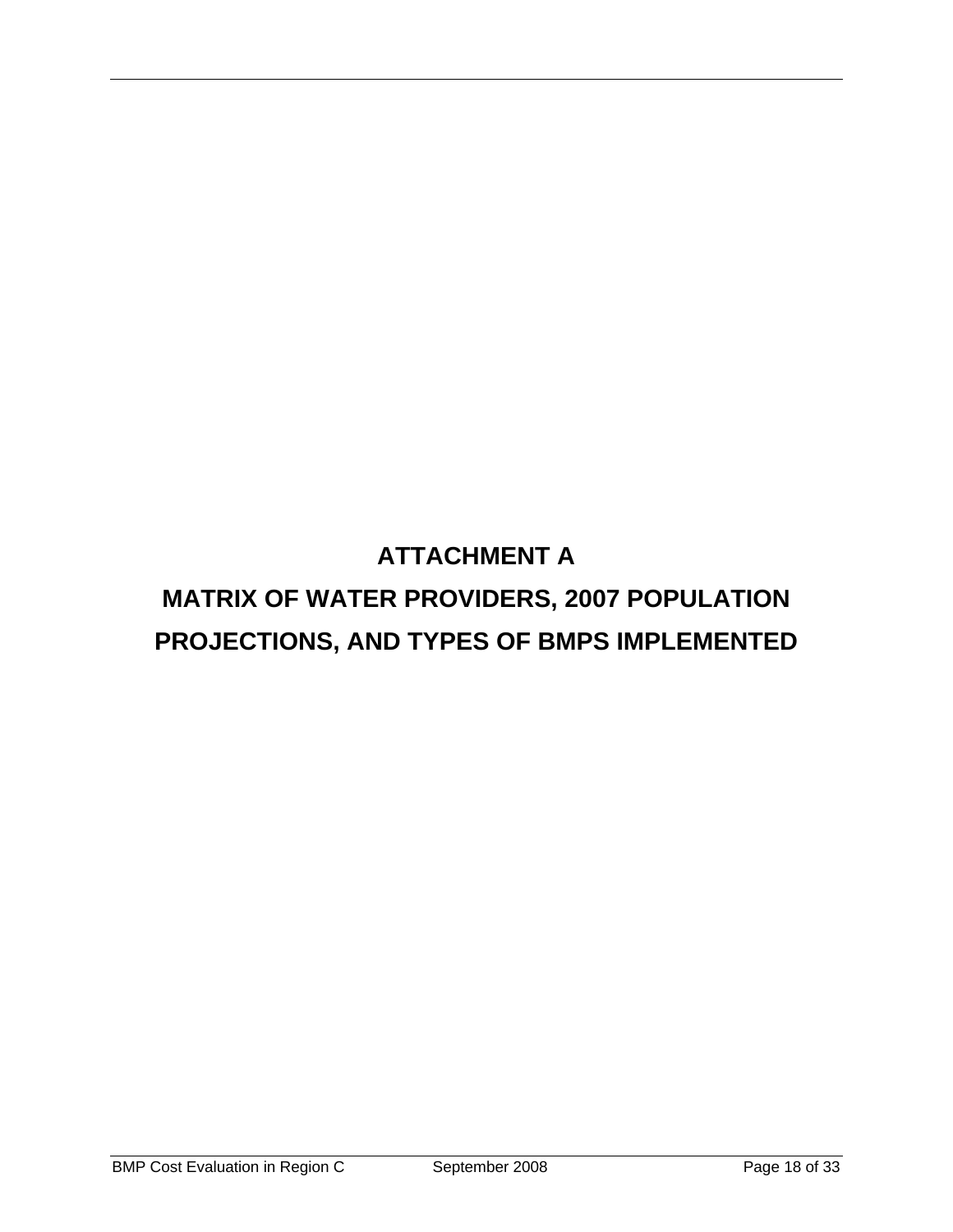|                                               |                                                                                | <b>WATER USER GROUPS</b>        |                             |                |              |                       |               |                |                    |                  |               |               | <b>WHOLESALE WATER PROVIDERS</b> |                           |                    |                   |                                 |                 |                           |                                |                                            |                                            |                                   |                                             |                                             |
|-----------------------------------------------|--------------------------------------------------------------------------------|---------------------------------|-----------------------------|----------------|--------------|-----------------------|---------------|----------------|--------------------|------------------|---------------|---------------|----------------------------------|---------------------------|--------------------|-------------------|---------------------------------|-----------------|---------------------------|--------------------------------|--------------------------------------------|--------------------------------------------|-----------------------------------|---------------------------------------------|---------------------------------------------|
| TYPE OF BEST MANAGEMENT PRACTICE              |                                                                                | <b>ALLEN</b><br>$\rm ^{+}$<br>등 | OF ARLINGTON<br><b>CITY</b> | CITY OF AUBREY | CITY OF AZLE | CITY OF<br>CARROLLTON | CITY OF CHICO | CITY OF FRISCO | CITY OF LEWISVILLE | CITY OF MCKINNEY | CITY OF PLANO | CITY OF WYLIE | CITY OF DALLAS                   | CITY OF DENTON            | CITY OF FORT WORTH | CITY OF MANSFIELD | CITY OF NORTH<br>RICHLAND HILLS | CITY OF TERRELL | CITY OF WAXAHACHIE        | <b>CITY OF<br/>WEATHERFORD</b> | <b>ROCKETT SPECIAL</b><br>UTILITY DISTRICT | NORTH TEXAS<br>MUNICIPAL WATER<br>DISTRICT | ARRANT REGIONAI<br>WATER DISTRICT | <b>TRINITY RIVER<br/>AUTHORITY OF TEXAS</b> | UPPER TRINITY<br>REGIONAL WATER<br>DISTRICT |
|                                               | Low-flow plumbing fixtures rules                                               | X                               |                             | $\mathbf{x}$   | $\mathbf{x}$ | x                     |               | $\mathbf{x}$   |                    | x                |               |               | X                                | $\boldsymbol{x}$          | x                  |                   |                                 | X               | $\boldsymbol{\mathsf{x}}$ | X                              |                                            |                                            | x                                 |                                             |                                             |
|                                               | Public and school education                                                    | X                               | X                           |                |              | x                     | x             | $\mathbf{x}$   | x                  | x                | X             |               | x                                | $\mathbf x$               | x                  | $\pmb{\chi}$      | х                               | X               |                           | $\pmb{\chi}$                   |                                            |                                            | x                                 |                                             | x                                           |
| <b>Basic Water</b><br>Conservation<br>Package | Water use reduction due to increasing water prices                             | X                               | $\pmb{\chi}$                | $\mathbf{x}$   | $\pmb{\chi}$ | x                     | x             | $\mathbf{x}$   | x                  | x                | X             |               | X                                | $\boldsymbol{x}$          | $\pmb{\chi}$       | X                 |                                 | X               | $\boldsymbol{\mathsf{x}}$ | $\mathbf{x}$                   |                                            |                                            |                                   |                                             |                                             |
|                                               | Water system audit, leak detection and repair, and pressure control            | X                               | $\boldsymbol{x}$            |                |              | $\mathsf{x}$          | x             | $\mathbf{x}$   | $\mathsf{x}$       |                  |               | X             | x                                | $\boldsymbol{x}$          | X                  | X                 |                                 | X               | $\boldsymbol{\mathsf{x}}$ | $\mathbf{x}$                   |                                            |                                            |                                   |                                             |                                             |
|                                               | New efficient residential clothes washer standards                             | x                               |                             |                |              |                       |               |                |                    |                  |               |               |                                  | x                         | X                  |                   |                                 |                 | x                         |                                |                                            |                                            | x                                 |                                             |                                             |
|                                               | Water conservation pricing structure                                           | X                               | $\boldsymbol{x}$            |                |              | х                     | x             |                |                    |                  |               |               | x                                | $\boldsymbol{\mathsf{x}}$ | X                  | $\pmb{\chi}$      |                                 | X               |                           | $\mathbf{x}$                   | $\boldsymbol{\mathsf{x}}$                  |                                            |                                   |                                             |                                             |
| Expanded Water<br>Conservation                | Water waste prohibition                                                        | x                               |                             |                |              | x                     |               | x              | X                  | X                | X             |               | X                                | X                         | x                  | X                 |                                 |                 |                           |                                |                                            |                                            |                                   |                                             |                                             |
|                                               | Coin-operated clothes washer rebate                                            |                                 |                             |                |              |                       |               |                |                    |                  |               |               |                                  |                           |                    |                   |                                 |                 |                           |                                |                                            |                                            |                                   |                                             |                                             |
| Package                                       | Residential customer water audit                                               |                                 | X                           |                |              | x                     |               | x              |                    |                  |               | x             | X                                | x                         | X                  |                   |                                 |                 |                           |                                |                                            |                                            |                                   |                                             |                                             |
|                                               | Industrial, commercial, and institutional (ICI) general rebate                 |                                 |                             |                |              |                       |               |                |                    |                  |               | X             |                                  |                           |                    |                   |                                 |                 |                           |                                |                                            |                                            |                                   |                                             |                                             |
|                                               | ICI water audit, water waste reduction, and site-specific conservation program |                                 |                             |                | X            |                       |               |                |                    |                  |               |               | X                                |                           |                    |                   |                                 |                 |                           |                                |                                            |                                            |                                   |                                             |                                             |
|                                               | Reuse of treated wastewater effluent                                           |                                 |                             |                | X            |                       |               | x              | х                  |                  |               |               | X                                | X                         | x                  |                   |                                 |                 |                           |                                |                                            | X                                          | x                                 |                                             | x                                           |
|                                               | Rebate program for water efficient washing machines                            | X                               |                             |                |              |                       |               |                |                    |                  |               |               |                                  |                           |                    |                   |                                 |                 |                           |                                |                                            |                                            |                                   |                                             |                                             |
| Other<br>BMPs                                 | Rain and freeze sensors                                                        |                                 | x                           |                |              |                       |               |                |                    |                  |               | х             |                                  |                           |                    |                   |                                 |                 |                           |                                |                                            |                                            |                                   |                                             |                                             |
|                                               | ET irrigation controller rebates                                               |                                 |                             |                |              |                       |               | $\mathsf{x}$   |                    |                  |               |               |                                  |                           |                    |                   |                                 |                 |                           |                                |                                            |                                            |                                   |                                             |                                             |
|                                               |                                                                                |                                 |                             |                |              |                       |               |                |                    |                  |               |               |                                  |                           |                    |                   |                                 |                 |                           |                                |                                            |                                            |                                   |                                             |                                             |
| 2007 POPULATION PROJECTION                    |                                                                                | 78,286                          | 366,217                     | 2,500          | 13,818       | 120,154               | 1,300         | 38,000         | 31,550             | 122,000          | 255,000       | 33,441        | 1,280,500                        | 113,800                   | 686,850            | 58,069            | 64,050                          | 6,698           | 28,702                    | 25,000                         | 37,500                                     |                                            | REPORTED<br>NOT                   | ۵<br>REPORT<br>5                            | REPORTED<br>5                               |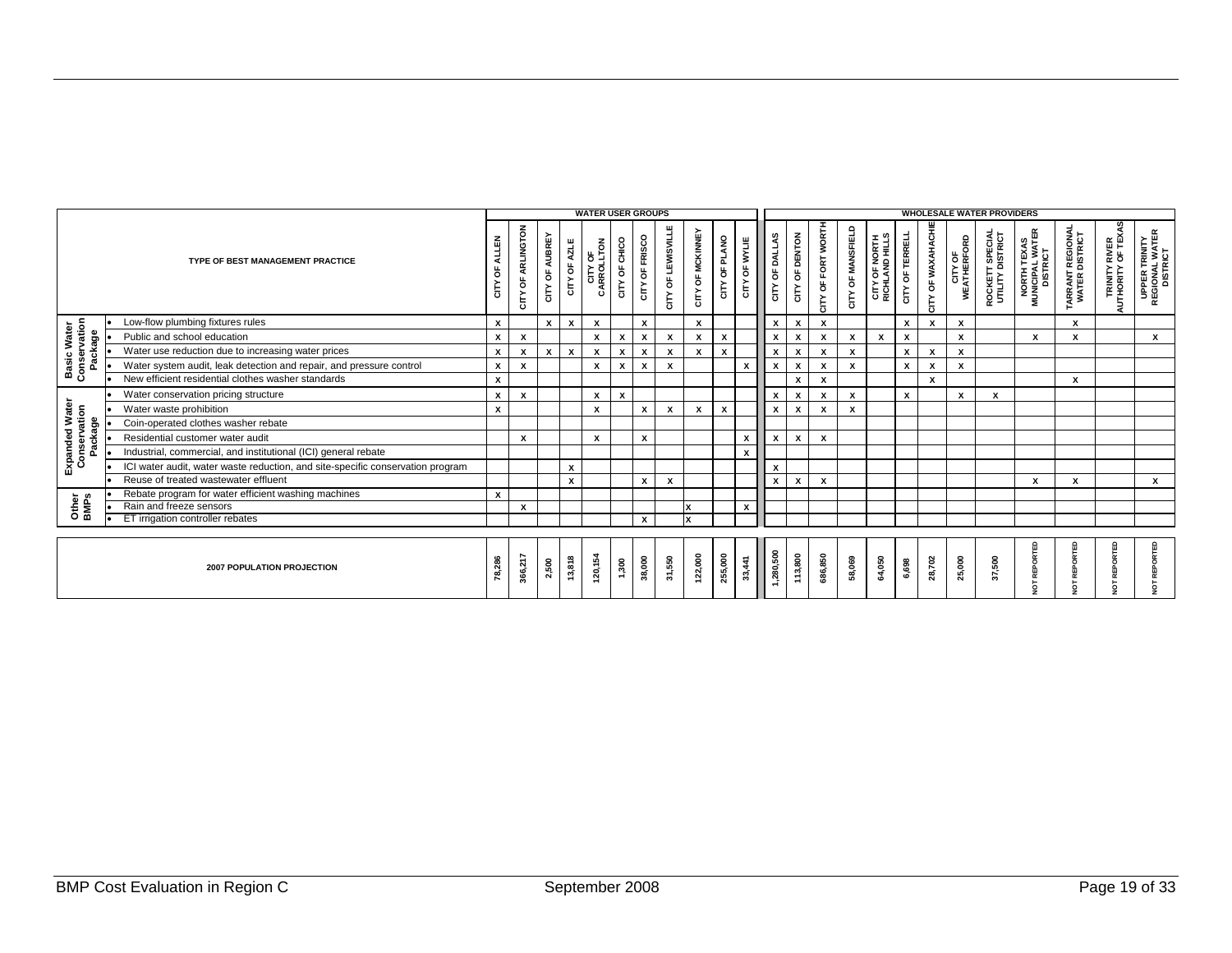# **ATTACHMENT B**

# **2008 SUPPLEMENTAL SURVEY RESPONSES**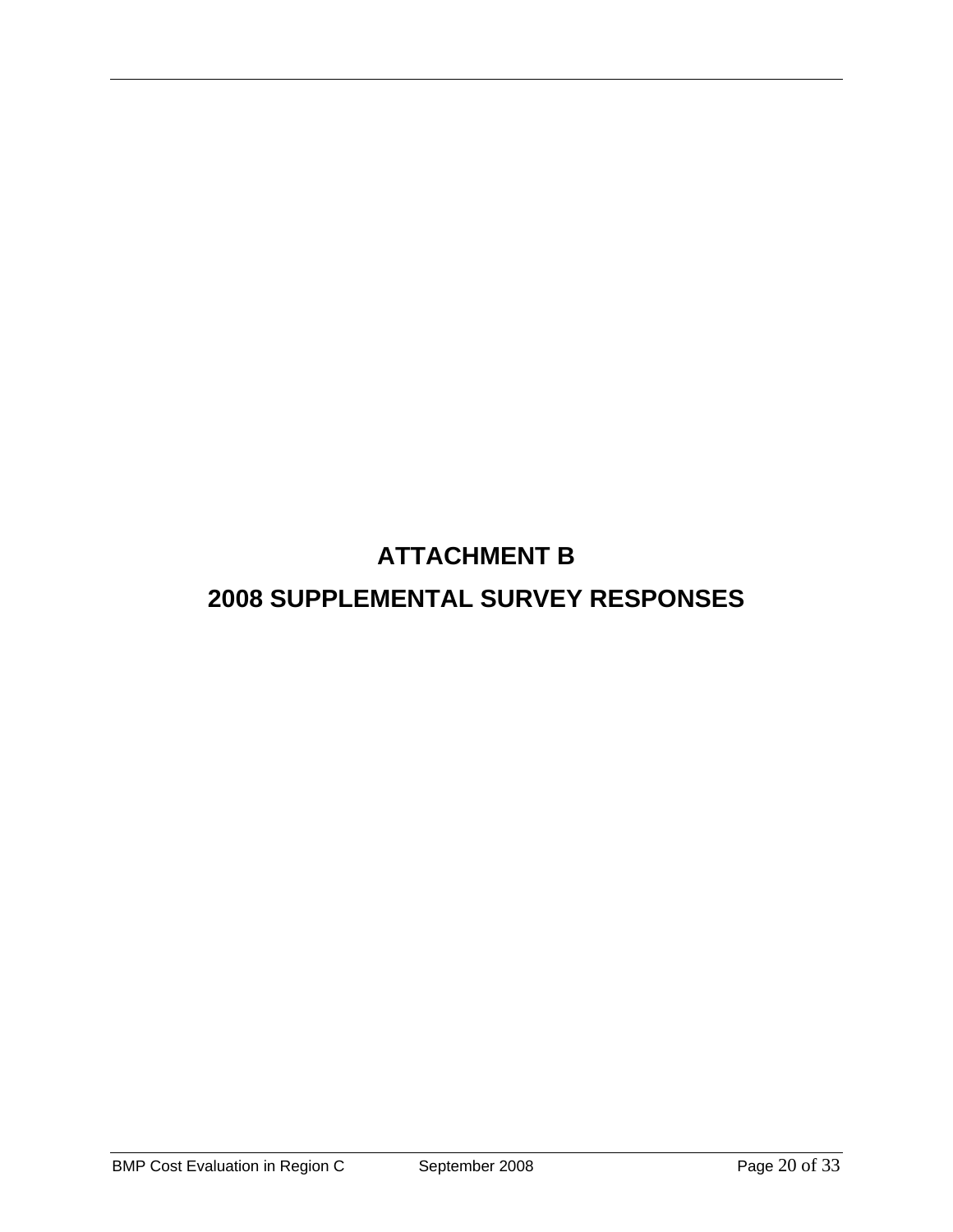## **NORTH TEXAS MUNICIPAL WATER DISTRICT**

**Cost of Best Management Practices (BMPs)** 

1. In your opinion, which of the BMPs required the least amount of effort and cost to implement?

**In comparing the BMP for Public and School Education to reuse of treated wastewater effluent, the reuse of treated effluent would require the least amount of effort and cost to implement.** 

- 2. In your opinion, which of the BMPs were the most effective in terms of cost? **Both BMPs are effective in terms of cost. Reuse of effluent supplied to golf courses is a valuable reuse of wastewater effluent and enables the golf courses to use reuse supplies rather than a treated, potable water supply of water for irrigation. The public and school education (BMP) is effective as well. Education raises awareness of water issues and the importance for each individual to use water wisely and efficiently. Education, through the repetitive and constant reminder, of water awareness is how the behavior changes regarding water use will develop into fruition as saving of water resources.**
- 3. In your opinion, which of the BMPs proved to be the best value? (Greatest amount of conservation, for the least amount of cost to implement and maintain) **Each BMP has its own unique set of value. The reuse BMP is least expensive for NTMWD to implement in that the cost of the BMP is paid for through the end user. Reuse is also very easy to maintain or continue as long as there is an interest from the end user for the effluent.**

**The public and school education has long term benefits and values that are related to behavior changes. While the BMP is quite expensive to implement it can have a tremendous amount of success with conservation efforts.** 

4. Please provide lessons learned from the implementation of these BMPs. **The education and awareness while expensive to implement is a key necessity for behavior change. It is imperative that state funding be allocated to fully achieve the desired level of conservation needed through out the state in order to meet the projected water needs of the future.**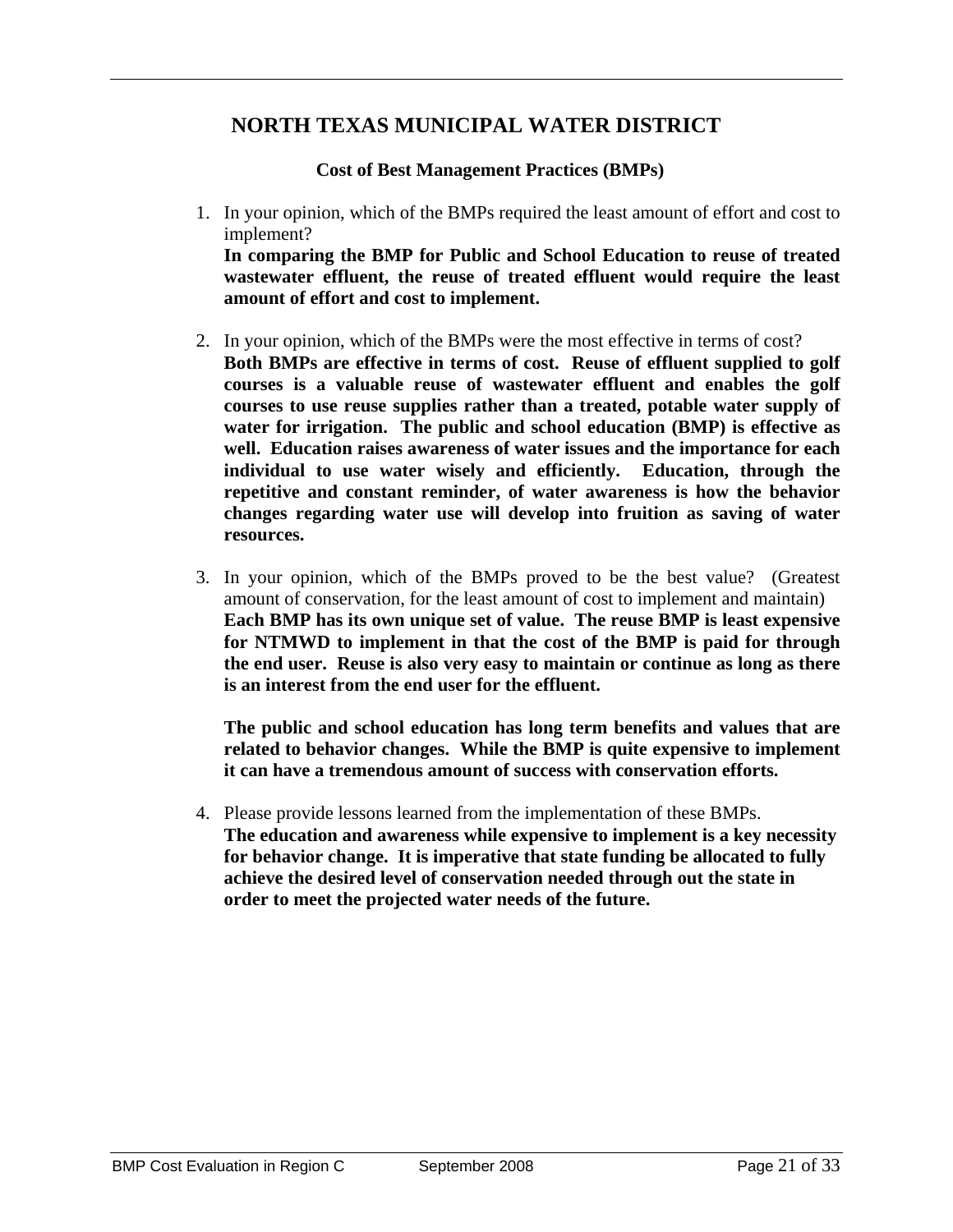# **CITY OF ALLEN**

#### **Cost of Best Management Practices (BMPs)**

1. In your opinion, which of the BMPs required the least amount of effort and cost to implement?

**Water Conservation Pricing Structure…highest rates for highest tier (>75K gallons). Rates are \$8.31 per 1000 gallons over 75K. When you get into customers pocketbook, they change their patterns.**

- 2. In your opinion, which of the BMPs were the most effective in terms of cost? **Same as above**
- 3. In your opinion, which of the BMPs proved to be the best value? (Greatest amount of conservation, for the least amount of cost to implement and maintain) **Same as above**
- 4. Please provide lessons learned from the implementation of these BMPs. **Groups of people will not conserve regardless of what happens. However 90% of the folks in his opinion do adhere to the conservation message.**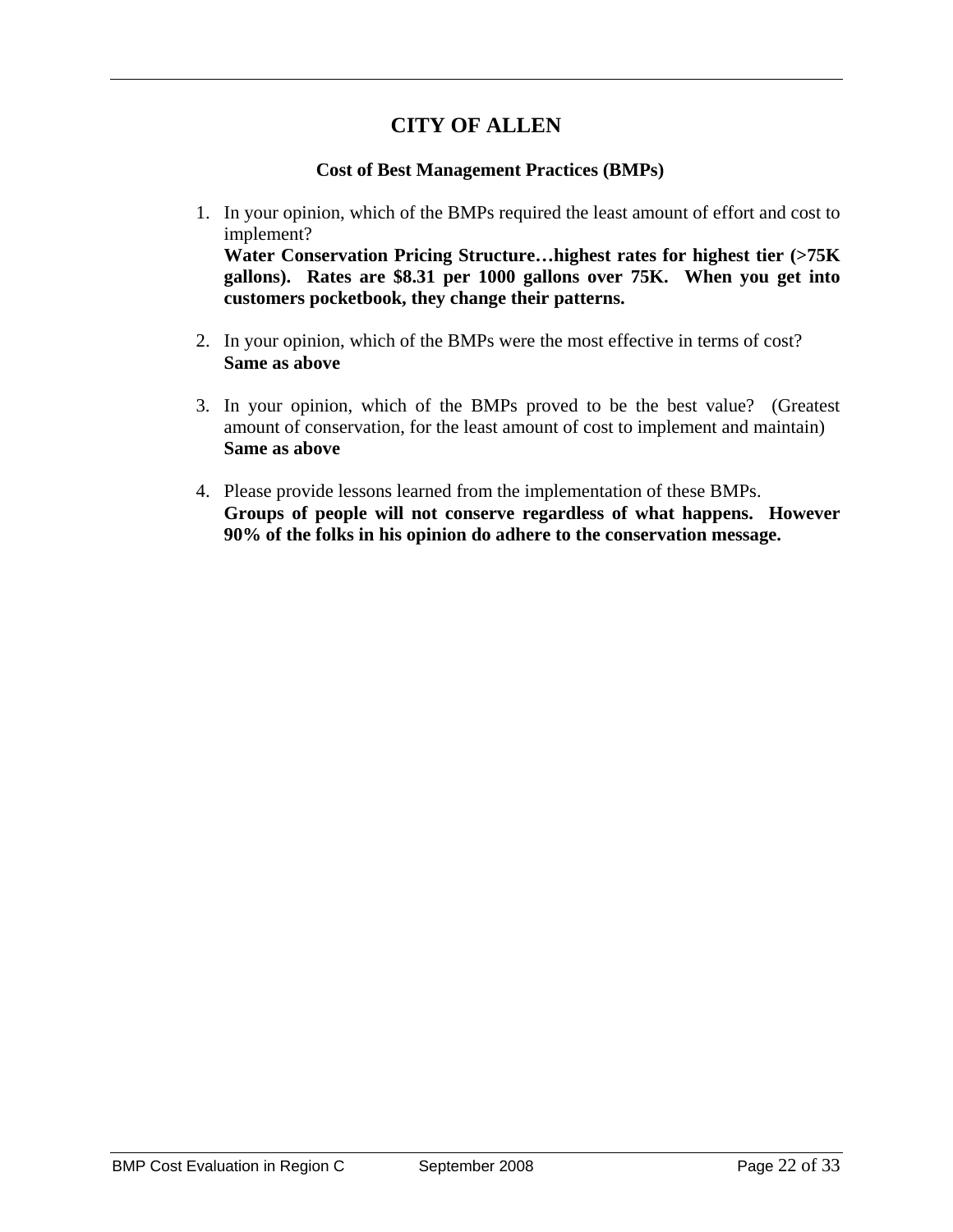# **CITY OF AUBREY**

#### **Cost of Best Management Practices (BMPs)**

- 1. In your opinion, which of the BMPs required the least amount of effort and cost to implement? **Increased water price.**
- 2. In your opinion, which of the BMPs were the most effective in terms of cost? **Increased water price.**
- 3. In your opinion, which of the BMPs proved to be the best value? (Greatest amount of conservation, for the least amount of cost to implement and maintain) **Increased water price.**
- 4. Please provide lessons learned from the implementation of these BMPs.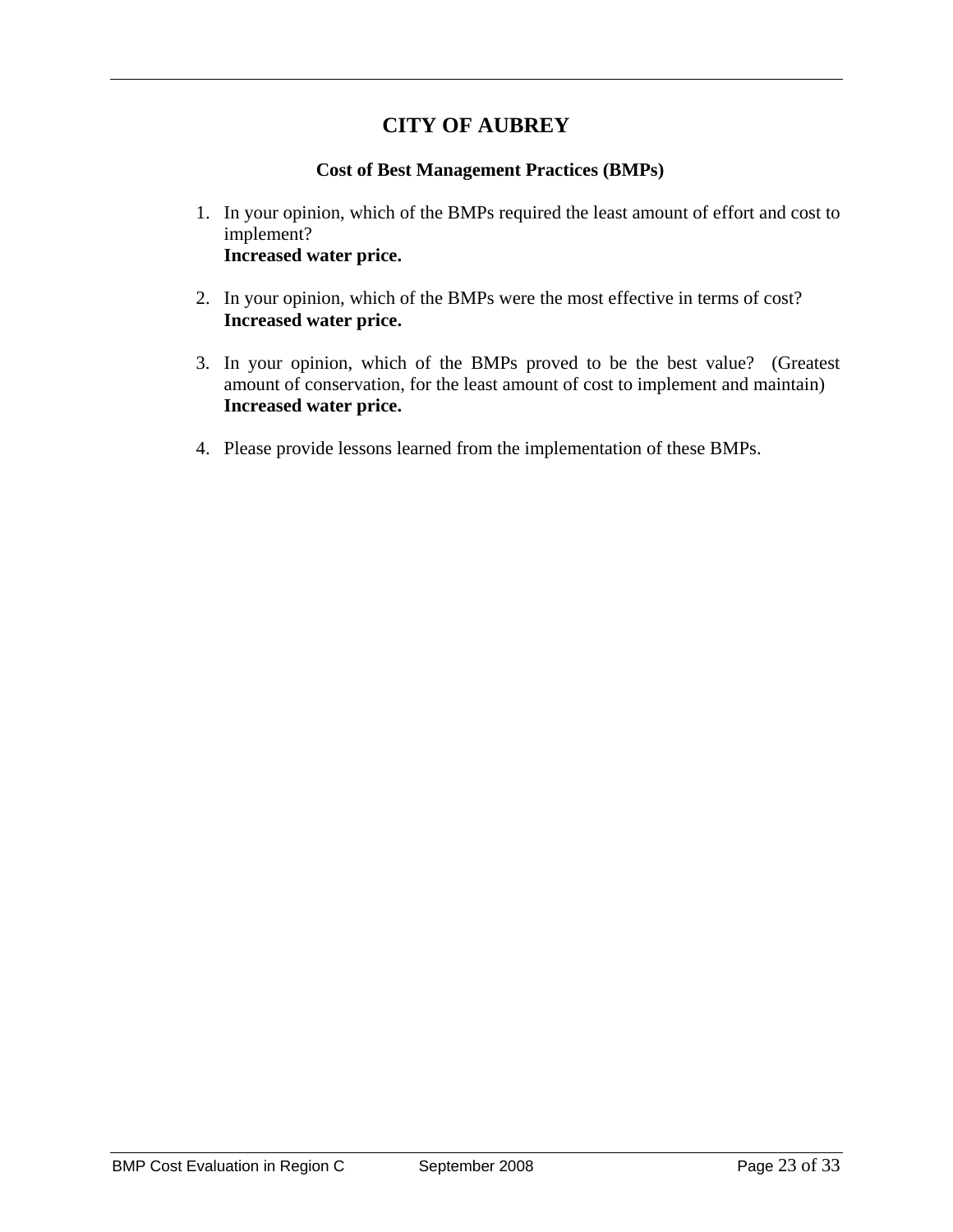# **CITY OF AZLE**

#### **Cost of Best Management Practices (BMPs)**

- 1. In your opinion, which of the BMPs required the least amount of effort and cost to implement? **Increasing water rates.**
- 2. In your opinion, which of the BMPs were the most effective in terms of cost? **Increasing water rates.**
- 3. In your opinion, which of the BMPs proved to be the best value? (Greatest amount of conservation, for the least amount of cost to implement and maintain) **Increasing water rates and low flow fixture requirements**
- 4. Please provide lessons learned from the implementation of these BMPs. **People do not understand the value of water, or the cost involved in production**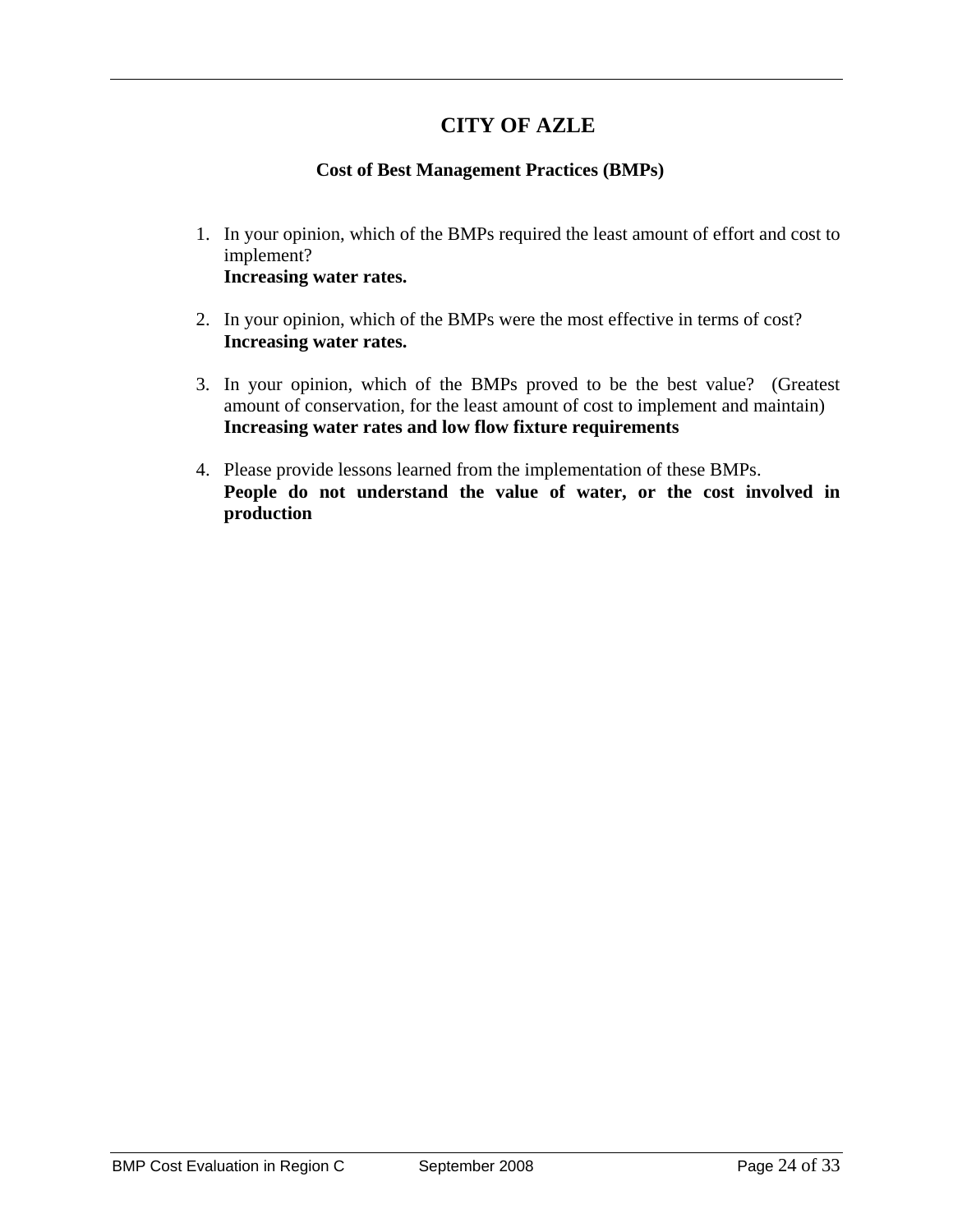# **CITY OF CARROLLTON**

#### **Cost of Best Management Practices (BMPs)**

- 1. In your opinion, which of the BMPs required the least amount of effort and cost to implement? **Increasing water rates, due to the low cost implementation**
- 2. In your opinion, which of the BMPs were the most effective in terms of cost? **Increasing water rates, based on their low cost of implementation**
- 3. In your opinion, which of the BMPs proved to be the best value? (Greatest amount of conservation, for the least amount of cost to implement and maintain) **Increasing water rates, based on the low implementation cost**
- 4. Please provide lessons learned from the implementation of these BMPs. **Implemented rain and freeze sensor giveaway in 2006; 2000 units bought, 1200 given away as of Feb 2008.**

**Started an irrigation inspection/ audit in 2007. Invitations sent to customers using more than 25,000 gallons/month. 6000 invitations sent, 400 invitations accepted. Inspections conducted by licensed irrigators, all 400 inspections found ways to increase conservation (leaking pipes, misaligned heads, etc.) Were also able to distribute and install additional rain/freeze sensors.** 

**City is implementing a toilet giveaway program.**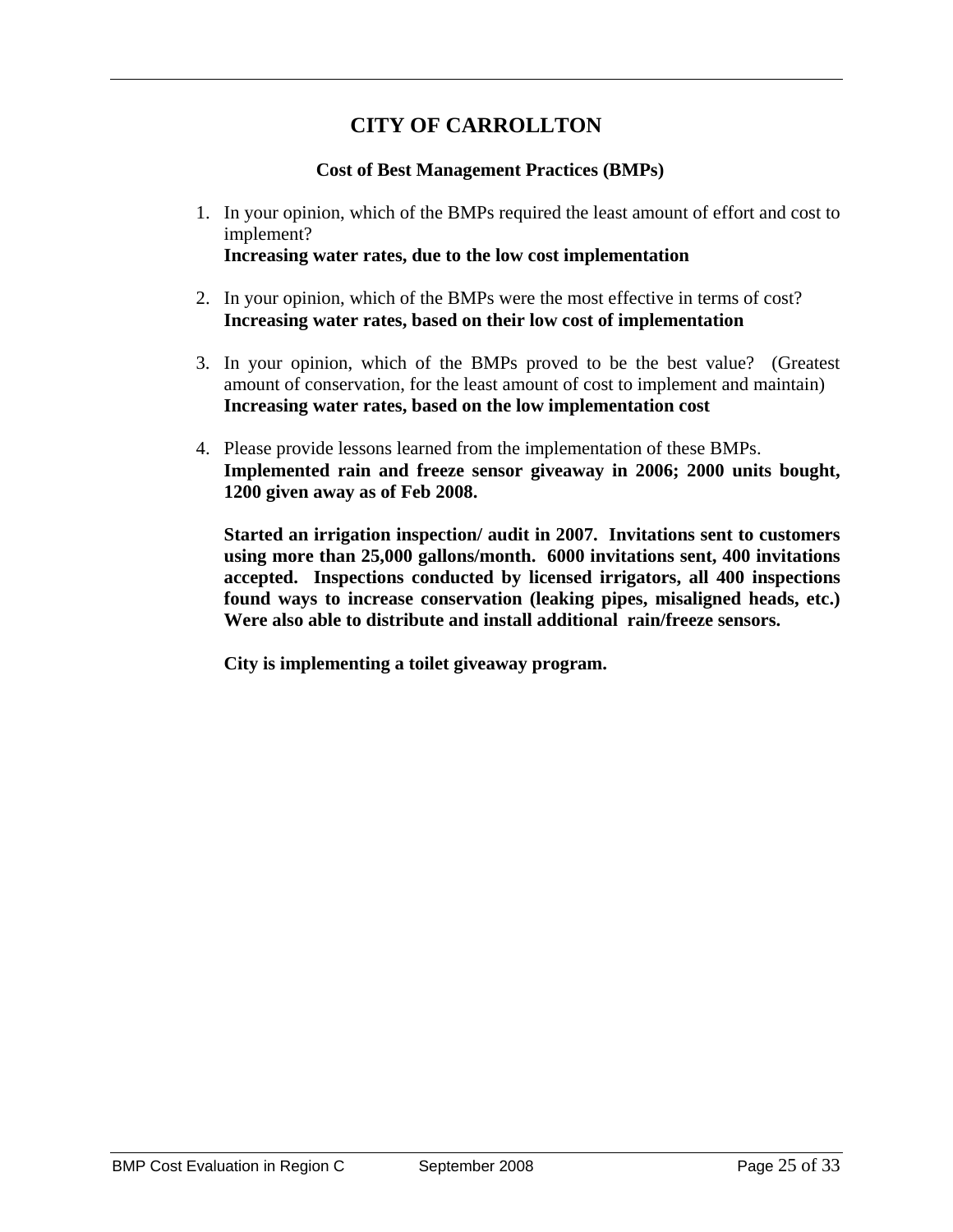# **CITY OF DALLAS**

#### **Cost of Best Management Practices (BMPs)**

- 1. In your opinion, which of the BMPs required the least amount of effort and cost to implement?
	- $\checkmark$  The landscape audit program
	- 9 **Cooling Tower Audit Program**
- 2. In your opinion, which of the BMPs were the most effective in terms of cost?
	- 9 **Public Outreach Campaign**
	- 9 **Minor Plumbing Repair/Fixture Replacement Program**
	- 9 **Rain/Freeze Sensor Rebate Program (now discontinued)**
- 3. In your opinion, which of the BMPs proved to be the best value? (Greatest amount of conservation, for the least amount of cost to implement and maintain)

**In terms of quantifiable water conservation savings, plumbing fixture replacements have consistently proven to yield the best value compared to the initial investment.**

- 4. Please provide lessons learned from the implementation of these BMPs.
	- **a. Regarding rebate and incentive programs, make every effort to forecast a minimum level of customer participation**
	- **b. Obtain community buy-in prior to launching a new BMP**
	- **c. Remember to develop a tracking and monitoring mechanism to gauge program effectiveness**
	- **d. Beware of companies claiming to have invented the "ultimate" water saving device—perform due diligence**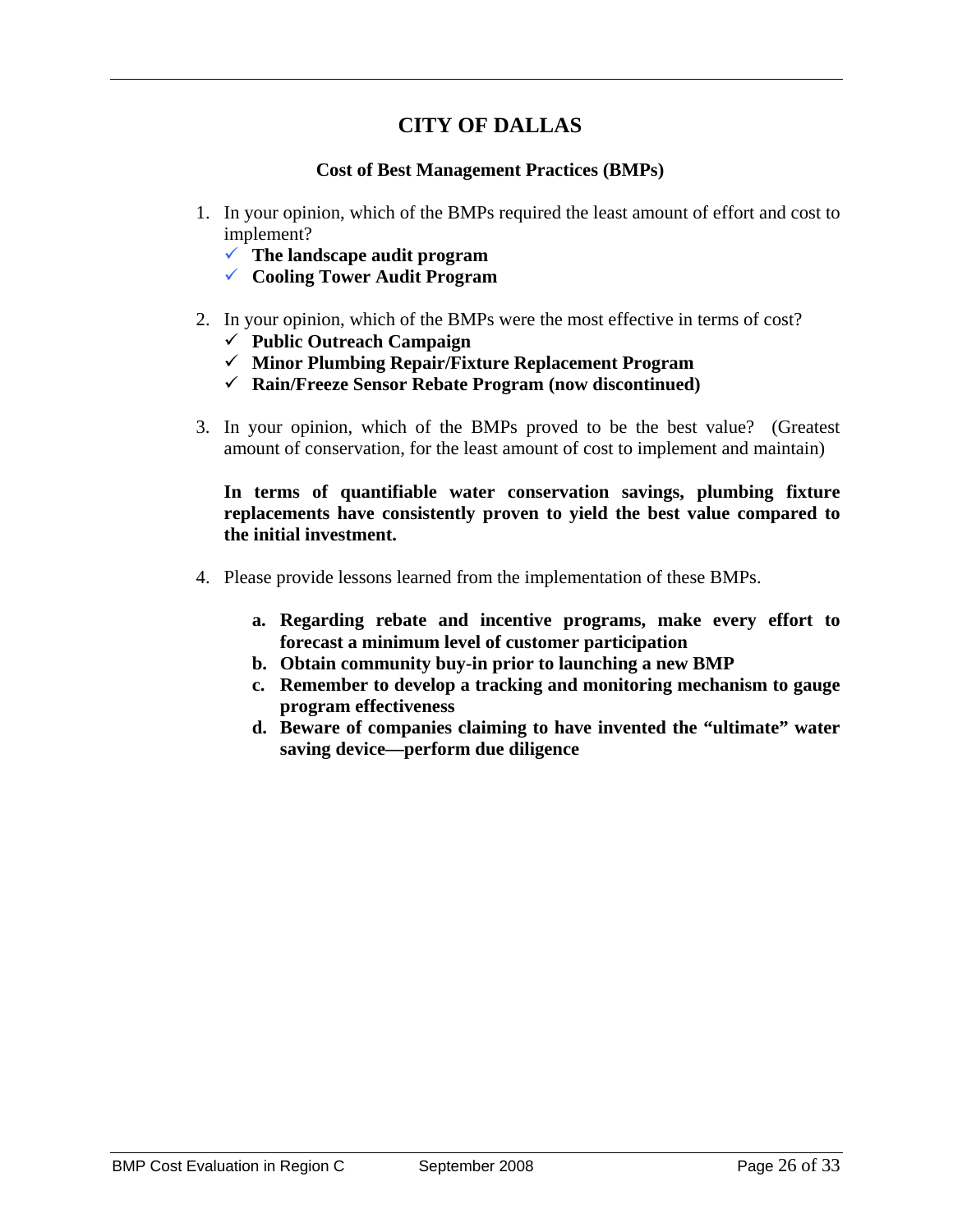# **CITY OF FORT WORTH**

#### **Cost of Best Management Practices (BMPs)**

- 1. In your opinion, which of the BMPs required the least amount of effort and cost to implement? **Initially said water price structure (price increase), but qualified it with an estimation of some of the costs to show that it is not a no cost BMP. Costs are approximate: \$600 for committee meetings, \$4200 for bill inserts announcing the price change, and unquantified internal labor costs associated with determining amounts for price increase and other support** 
	- **for the measure.**
- 2. In your opinion, which of the BMPs were the most effective in terms of cost?
- 3. In your opinion, which of the BMPs proved to be the best value? (Greatest amount of conservation, for the least amount of cost to implement and maintain)
- 4. Please provide lessons learned from the implementation of these BMPs.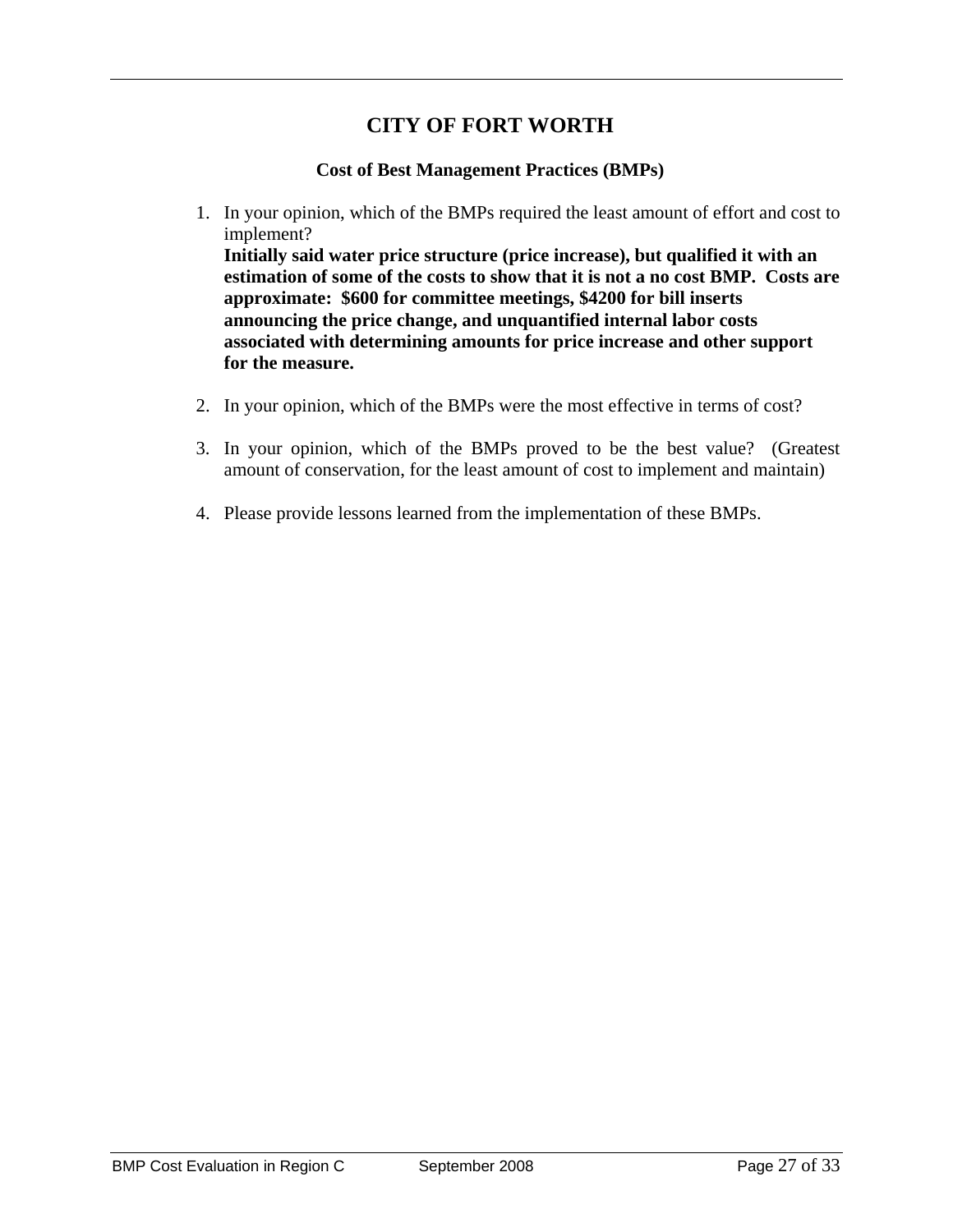# **CITY OF FRISCO**

#### **Cost of Best Management Practices (BMPs)**

- 1. In your opinion, which of the BMPs required the least amount of effort and cost to implement? **Low-flow plumbing fixture rules**
- 2. In your opinion, which of the BMPs were the most effective in terms of cost? **Low-flow plumbing fixture rules. As requirement/code very little education and program maintenance are necessary.**
- 3. In your opinion, which of the BMPs proved to be the best value? (Greatest amount of conservation, for the least amount of cost to implement and maintain) **Low-flow plumbing fixture rules**
- 4. Please provide lessons learned from the implementation of these BMPs. **Low-flow plumbing fixture rules**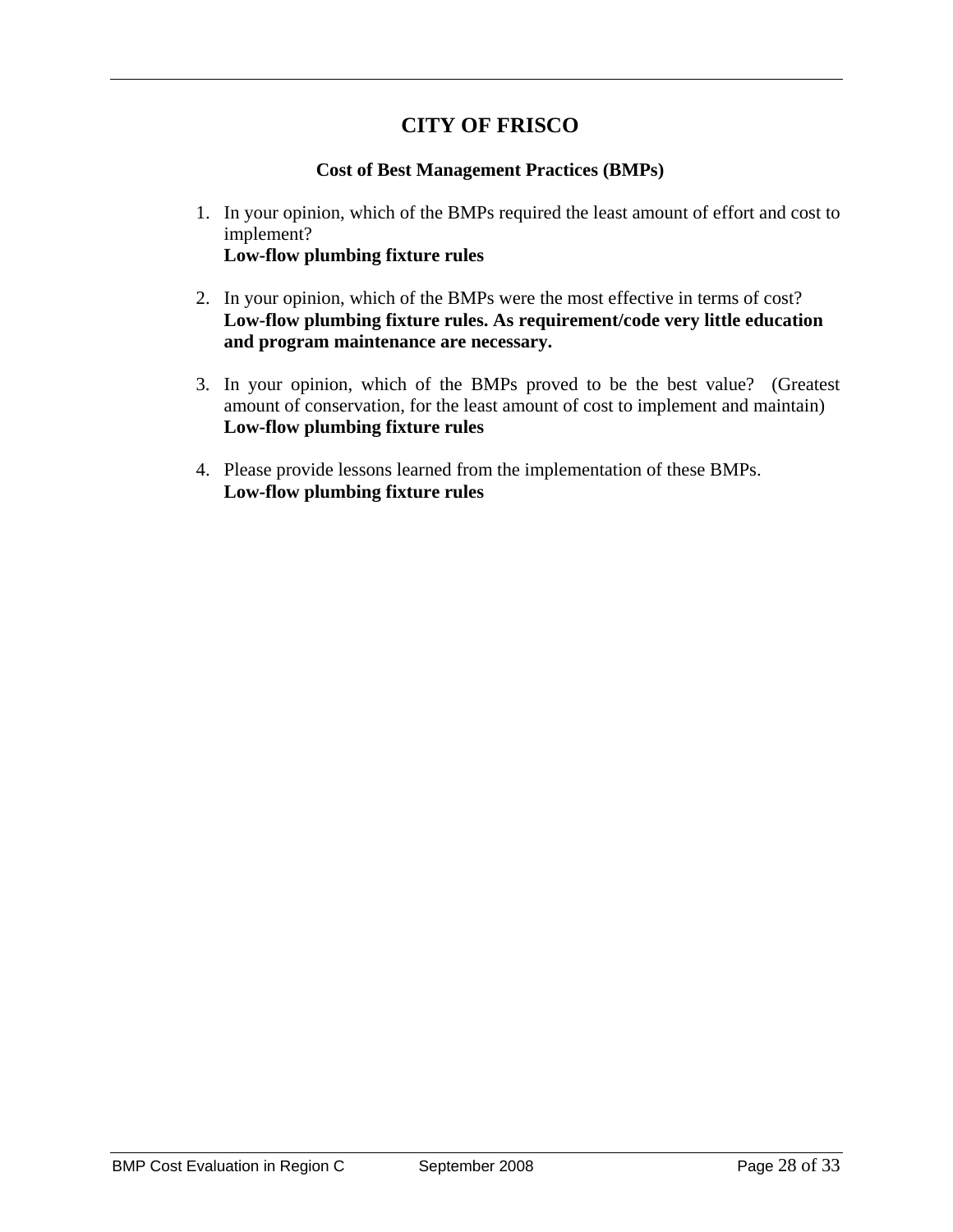# **CITY OF LEWISVILLE**

#### **Cost of Best Management Practices (BMPs)**

- 1. In your opinion, which of the BMPs required the least amount of effort and cost to implement?  **Inserts in customer water bills.**
- 2. In your opinion, which of the BMPs were the most effective in terms of cost? **Inserts in customer water bills**

**Permanent signs strategically located throughout the City requesting conservation** 

3. In your opinion, which of the BMPs proved to be the best value? (Greatest amount of conservation, for the least amount of cost to implement and maintain) **Inserts in customer water bills** 

**Permanent signs strategically located throughout the City requesting conservation** 

4. Please provide lessons learned from the implementation of these BMPs. **Regular ongoing notification – 1 or 2 per season or quarterly per year is not enough.**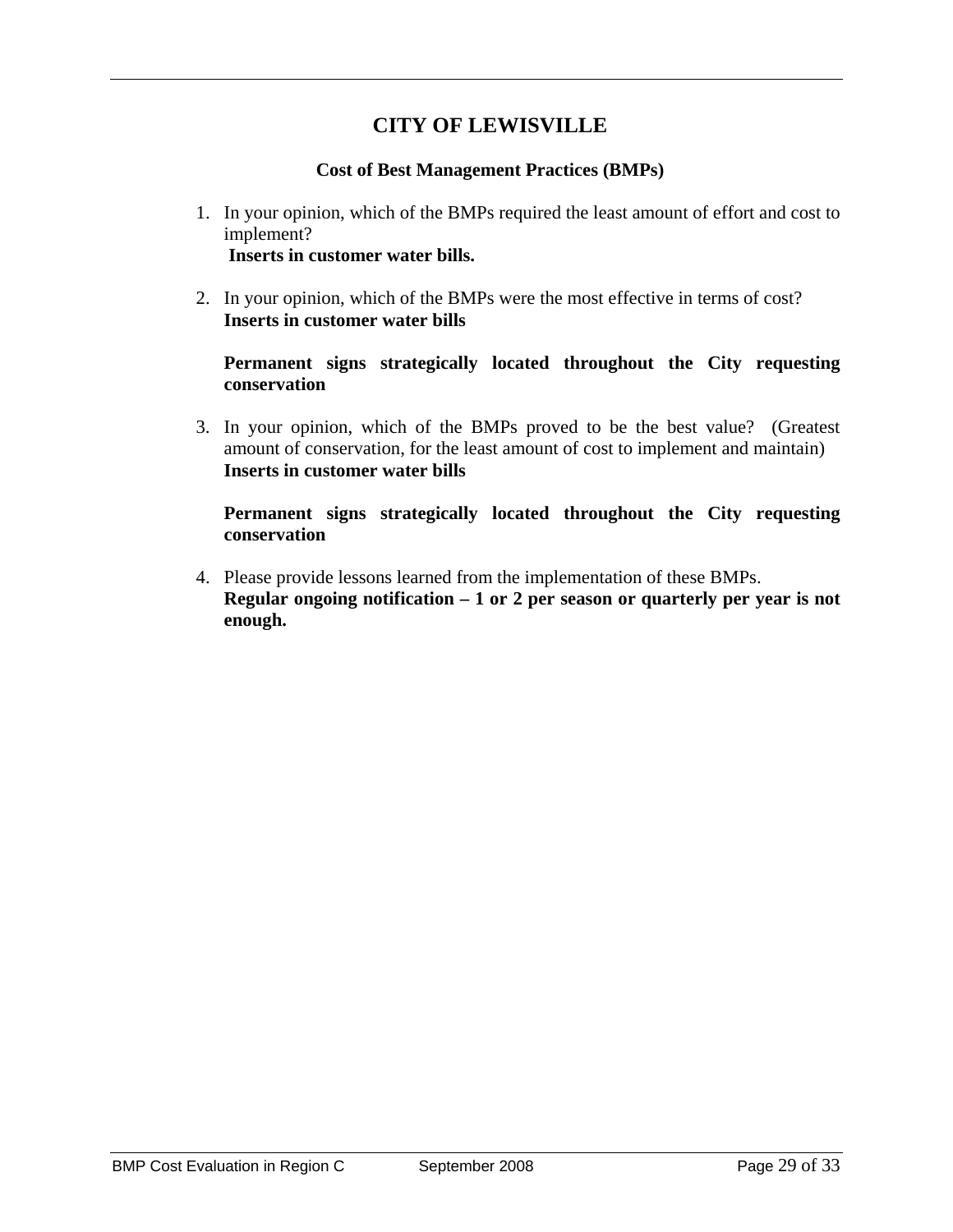# **CITY OF MANSFIELD**

#### **Cost of Best Management Practices (BMPs)**

- 1. In your opinion, which of the BMPs required the least amount of effort and cost to implement? **Water conservation price structure**
- 2. In your opinion, which of the BMPs were the most effective in terms of cost? **Water conservation price structure**
- 3. In your opinion, which of the BMPs proved to be the best value? (Greatest amount of conservation, for the least amount of cost to implement and maintain) **Water waste prohibition**
- 4. Please provide lessons learned from the implementation of these BMPs. **Provided that they are educated in water conservation, citizens want to save water.**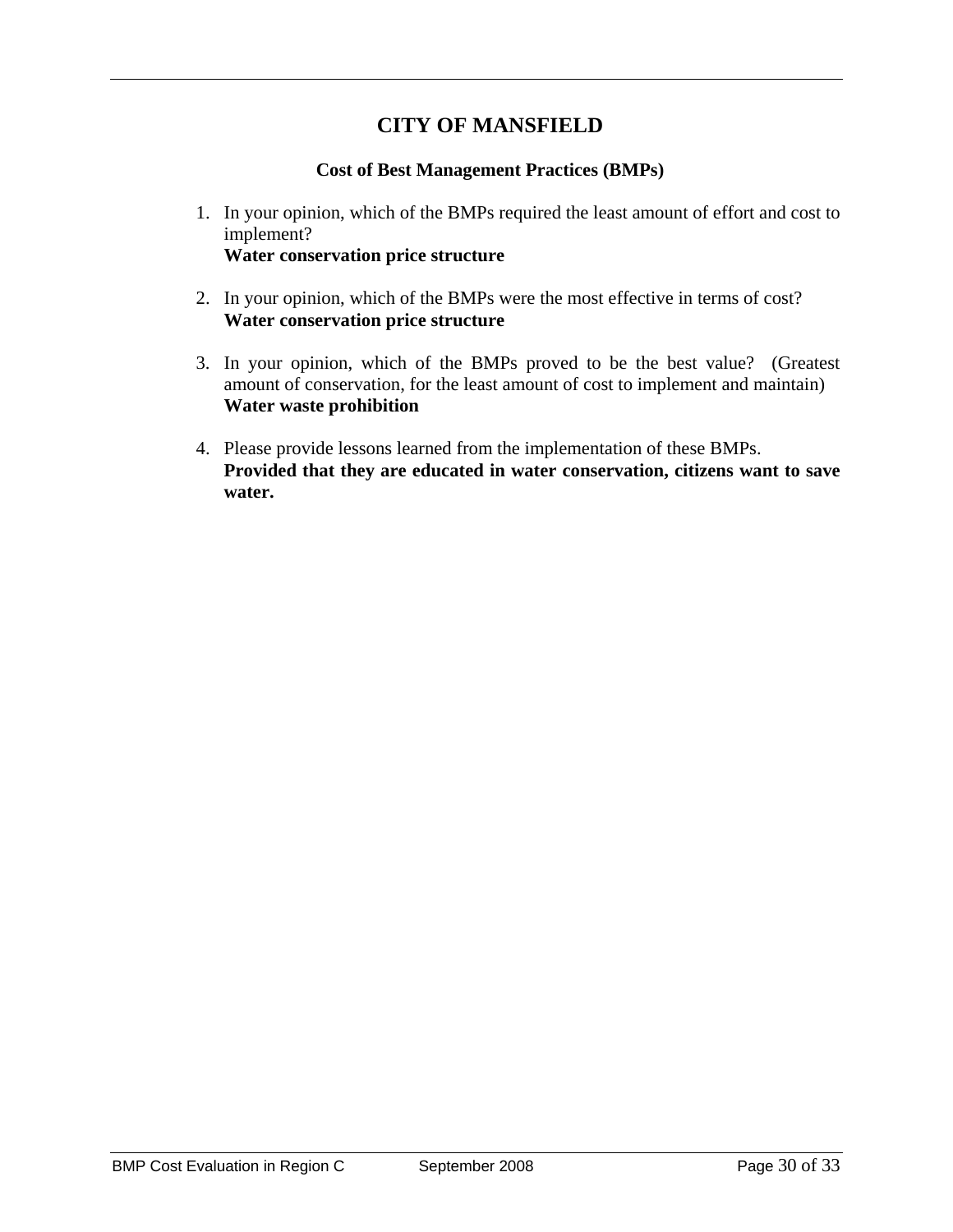# **CITY OF NORTH RICHLAND HILLS**

**Cost of Best Management Practices (BMPs)** 

1. In your opinion, which of the BMPs required the least amount of effort and cost to implement?

 **We have implemented school education on water conservation to elementary 5th grade level students. Education hand outs and faucet devices were given to the kids. We are just starting our BMP Programs.** 

- 2. In your opinion, which of the BMPs were the most effective in terms of cost?  **Public education on web-site.**
- 3. In your opinion, which of the BMPs proved to be the best value? (Greatest amount of conservation, for the least amount of cost to implement and maintain)  **Public awareness and education on publications and on web-site.**
- 4. Please provide lessons learned from the implementation of these BMPs. **Coordination with support entities is vital to implementing programs.**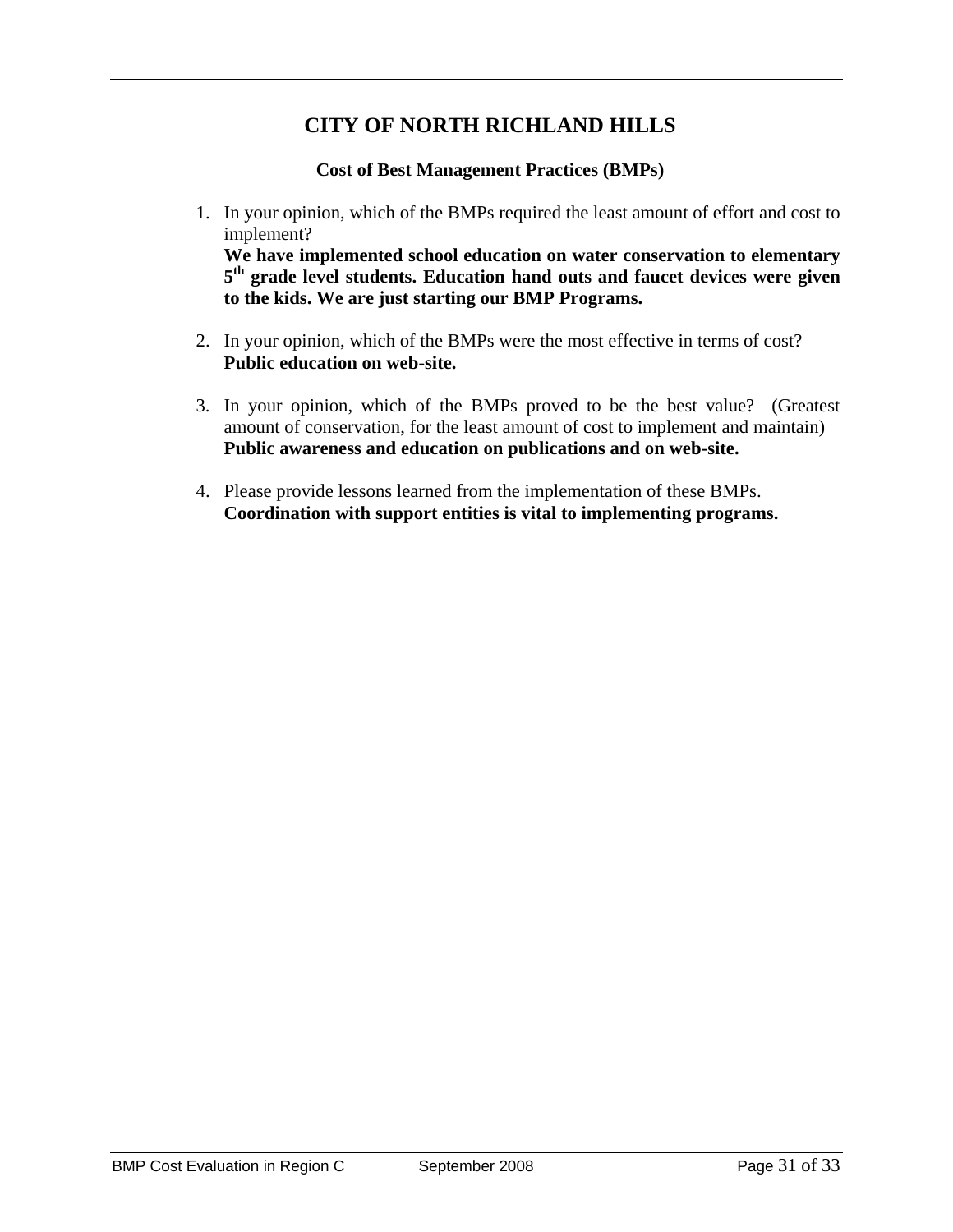## **CITY OF PLANO**

#### **Cost of Best Management Practices (BMPs)**

1. In your opinion, which of the BMPs required the least amount of effort and cost to implement?

**The indoor retrofit items have been the easiest to implement. These items are distributed through our Customer and Utility Services Department's service counters. Customers acquire these items by pick up. There is no charge for the items so cashier activities are not necessary. Inventory is kept to a minimum and re orders are easily processed through our vendor.** 

- 2. In your opinion, which of the BMPs were the most effective in terms of cost? **The indoor retrofit items are inexpensive yet very effective if installed.**
- 3. In your opinion, which of the BMPs proved to be the best value? (Greatest amount of conservation, for the least amount of cost to implement and maintain) **Same answer and questions 1 and 2.**
- 4. Please provide lessons learned from the implementation of these BMPs. **Showerheads and toilet flappers are the most popular items with the public. Citizens are wary about filling out forms with identifying information to receive items. They seem to be worried that their consumption will be monitored.**